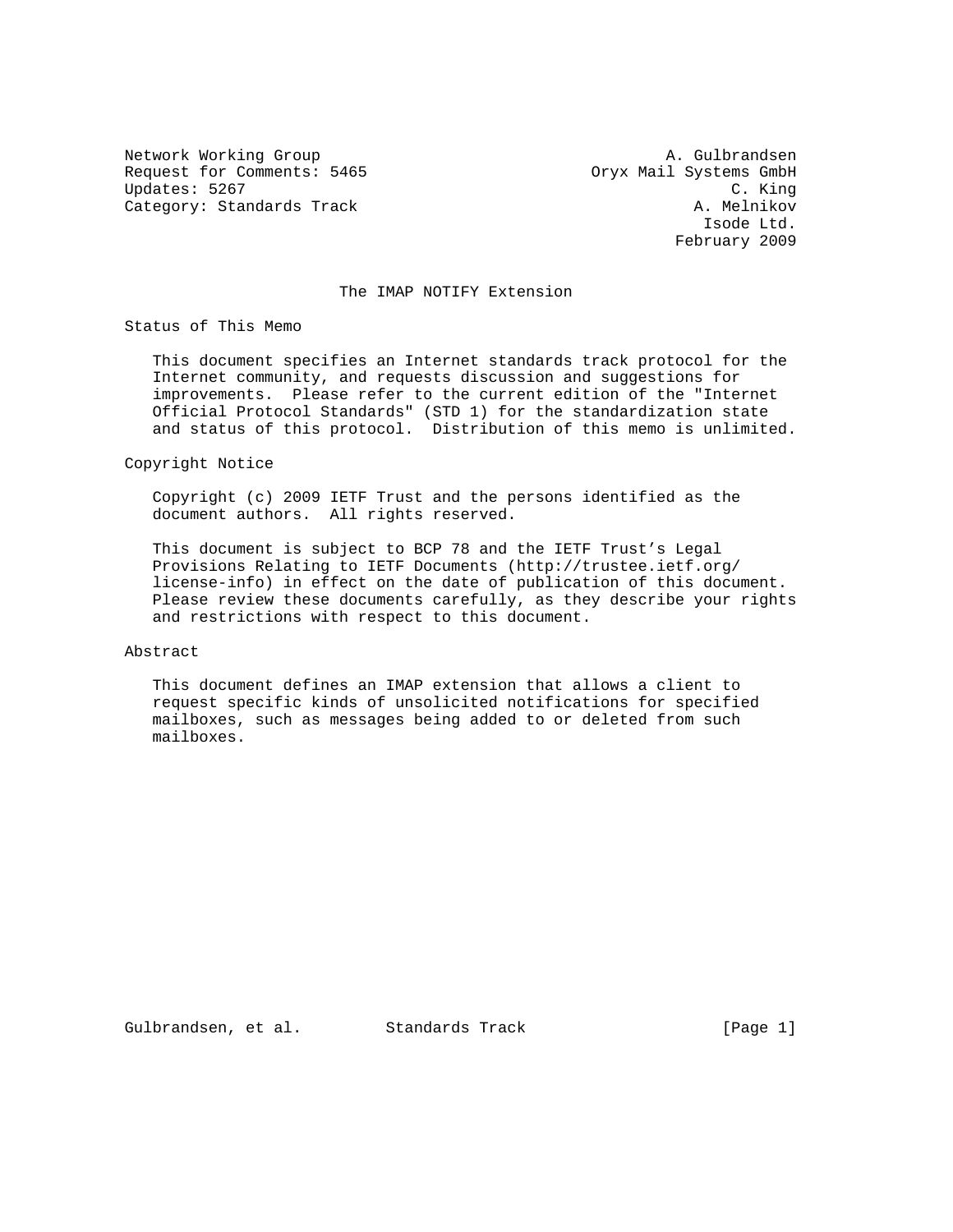# Table of Contents

| 2 <sub>1</sub> | Conventions Used in This Document 4                              |
|----------------|------------------------------------------------------------------|
|                |                                                                  |
|                |                                                                  |
|                |                                                                  |
|                |                                                                  |
|                |                                                                  |
|                |                                                                  |
|                |                                                                  |
|                |                                                                  |
|                |                                                                  |
|                |                                                                  |
|                |                                                                  |
|                |                                                                  |
|                | 5.9. ACL (Access Control List) Changes 13                        |
|                |                                                                  |
|                | 6.1. Mailbox Specifiers Affecting the Currently                  |
|                |                                                                  |
|                |                                                                  |
|                | 63                                                               |
|                |                                                                  |
|                |                                                                  |
|                |                                                                  |
|                | 7. Extension to SEARCH and SORT Commands 16                      |
| 8.             |                                                                  |
|                |                                                                  |
|                |                                                                  |
|                | 10.1. Initial LIST-EXTENDED Extended Data Item Registrations  19 |
|                |                                                                  |
|                |                                                                  |
|                |                                                                  |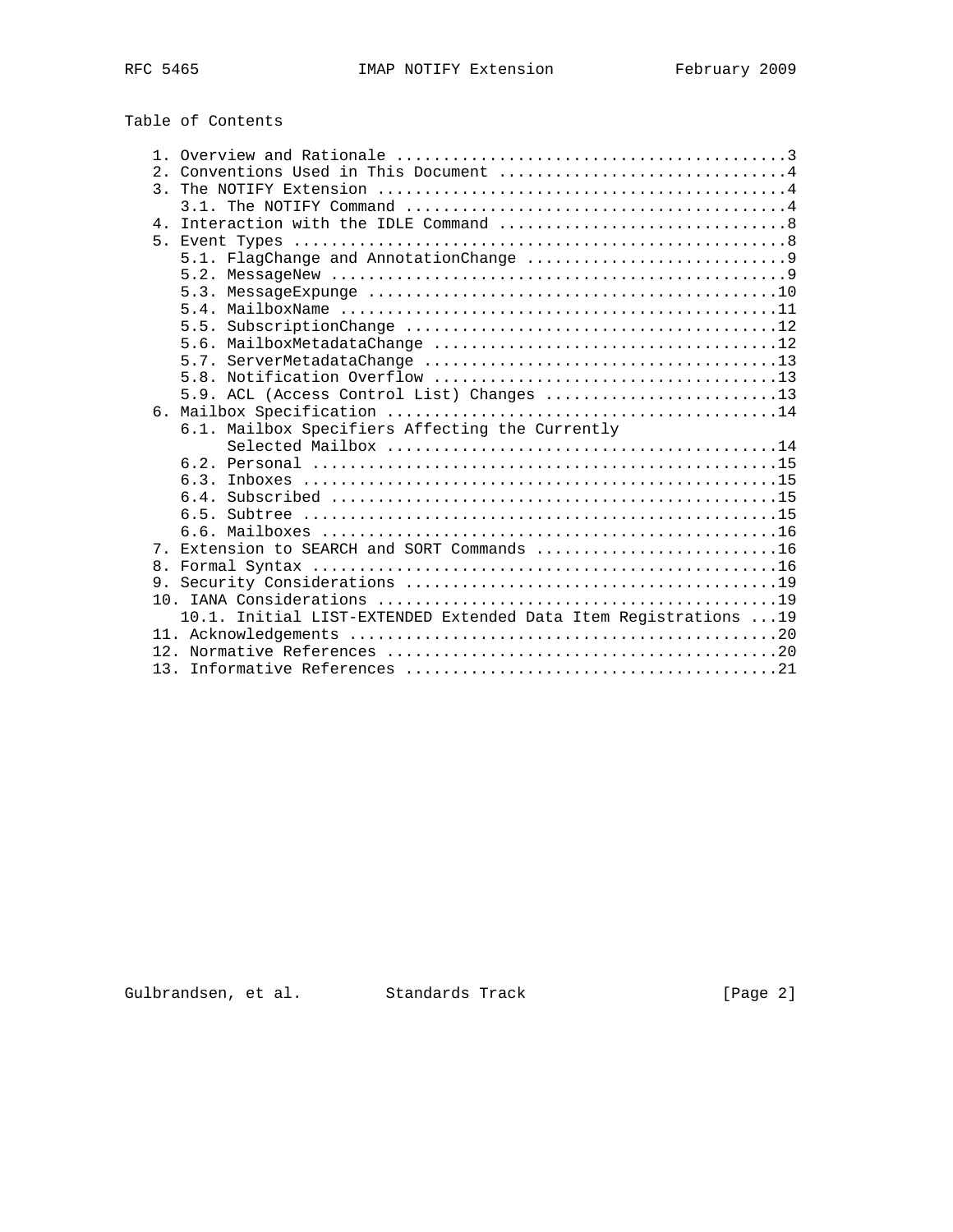## 1. Overview and Rationale

 The IDLE command (defined in [RFC2177]) provides a way for the client to go into a mode where the IMAP server pushes it notifications about IMAP mailstore events for the selected mailbox. However, the IDLE extension doesn't restrict or control which server events can be sent, or what information the server sends in response to each event. Also, IDLE only applies to the selected mailbox, thus requiring an additional TCP connection per mailbox.

 This document defines an IMAP extension that allows clients to express their preferences about unsolicited events generated by the server. The extension allows clients to only receive events that they are interested in, while servers know that they don't need to go to the effort of generating certain types of untagged responses.

 Without the NOTIFY command defined in this document, an IMAP server will only send information about mailstore changes to the client in the following cases:

- as the result of a client command (e.g., FETCH responses to a FETCH or STORE command),
- as unsolicited responses sent just before the end of a command (e.g., EXISTS or EXPUNGE) as the result of changes in other sessions, and
- during an IDLE command.

 The NOTIFY command extends what information may be returned in those last two cases, and also permits and requires the server to send information about updates between commands. The NOTIFY command also allows for the client to extend what information is sent unsolicited about the selected mailbox and to request some update information to be sent regarding other mailboxes.

 The interaction between IDLE and NOTIFY commands is described in Section 4.

 For the new messages delivered to or appended to the selected mailbox, the NOTIFY command can be used to request that a set of attributes be sent to the client in an unsolicited FETCH response. This allows a client to be a passive recipient of events and new mail and to be able to maintain full synchronisation without having to issue any subsequent commands except to modify the state of the mailbox on the server.

Gulbrandsen, et al. Standards Track [Page 3]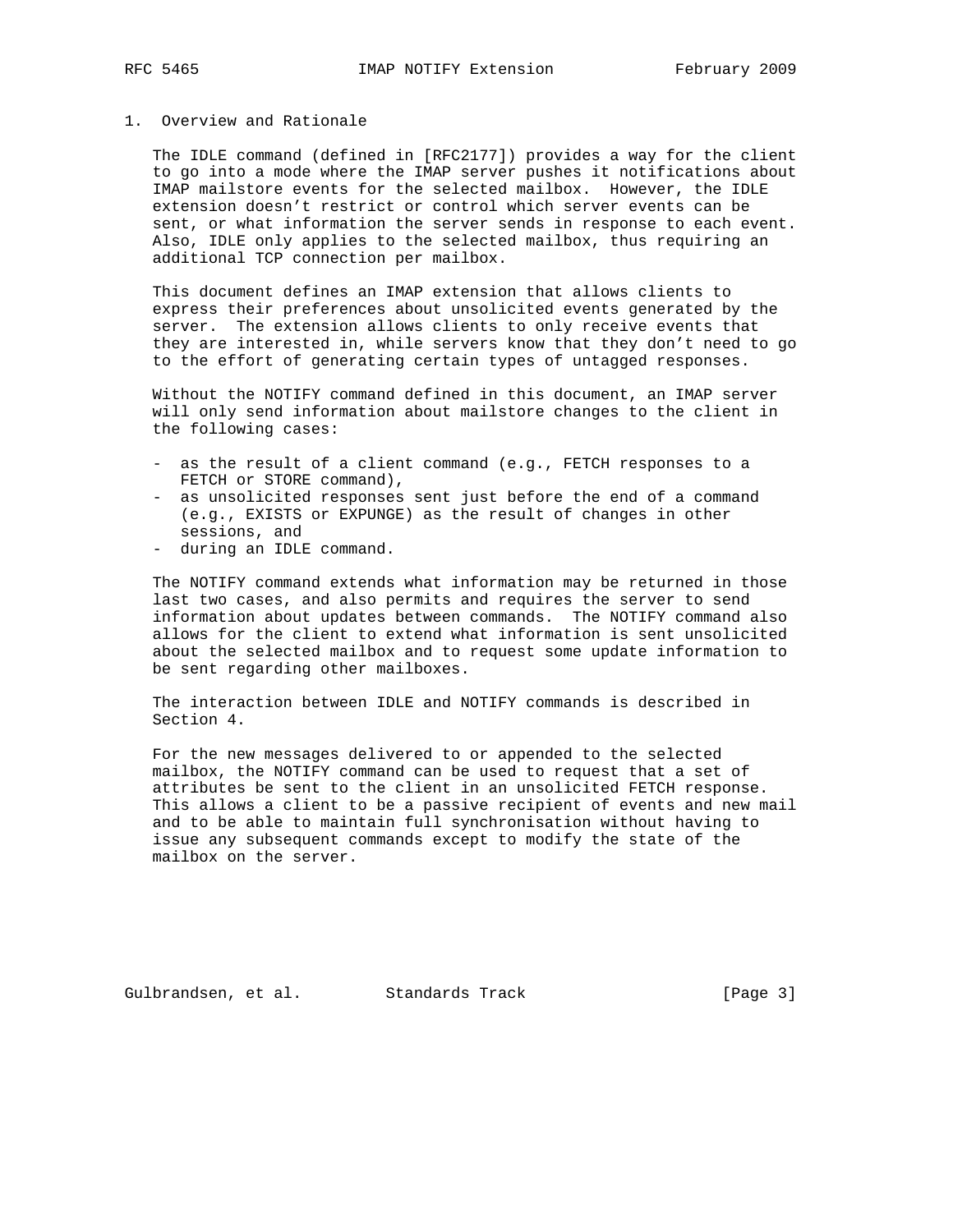Some mobile clients, however, may want mail "pushed" only for mail that matches a SEARCH pattern. To meet that need, [RFC5267] is augmented by this document to extend the UPDATE return option to specify a list of fetch-atts to be returned when a new message is delivered or appended in another session.

## 2. Conventions Used in This Document

 The key words "MUST", "MUST NOT", "REQUIRED", "SHALL", "SHALL NOT", "SHOULD", "SHOULD NOT", "RECOMMENDED", "MAY", and "OPTIONAL" in this document are to be interpreted as described in [RFC2119].

 The acronym MSN stands for Message Sequence Numbers (see Section 2.3.1.2 of [RFC3501]).

 Example lines prefaced by "C:" are sent by the client and ones prefaced by "S:", by the server. "[...]" means elision.

3. The NOTIFY Extension

 IMAP servers that support this extension advertise the NOTIFY capability. This extension adds the NOTIFY command as defined in Section 5.1.

 A server implementing this extension is not required to implement LIST-EXTENDED [RFC5258], even though a NOTIFY-compliant server must be able to return extended LIST responses, defined in [RFC5258].

3.1. The NOTIFY Command

| Arquments: "SET" |                                         |
|------------------|-----------------------------------------|
|                  | Optional STATUS indicator               |
|                  | Mailboxes to be watched                 |
|                  | Events about which to notify the client |
|                  |                                         |

Or

Arguments: "NONE"

Responses: Possibly untagged STATUS responses (for SET)

 Result: OK - The server will notify the client as requested. NO - Unsupported NOTIFY event, NOTIFY too complex or expensive, etc. BAD - Command unknown, invalid, unsupported, or has unknown arguments.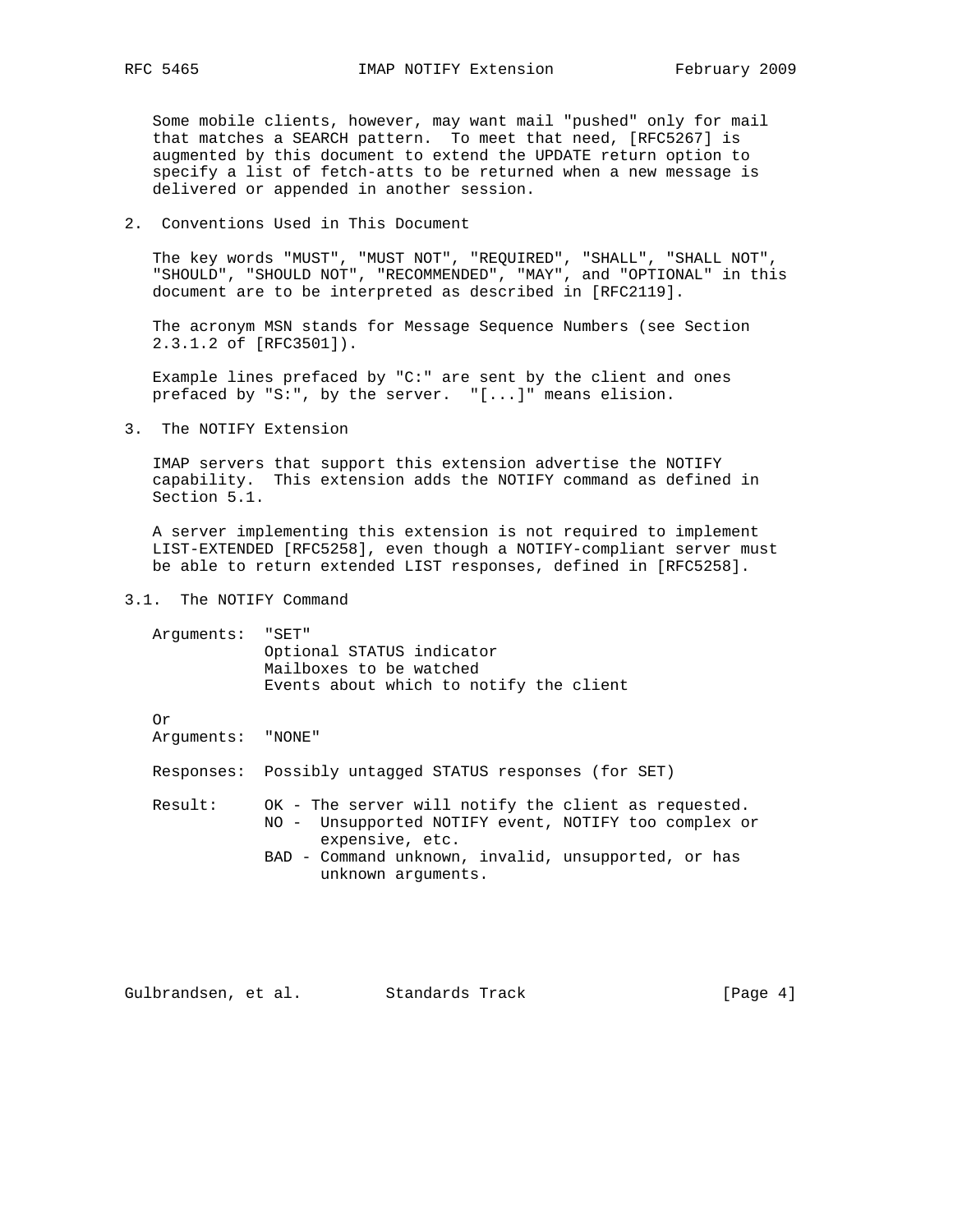The NOTIFY command informs the server that the client listens for event notifications all the time (even when no command is in progress), and requests the server to notify it about the specified set of events. The NOTIFY command has two forms. NOTIFY NONE specifies that the client is not interested in any kind of event happening on the server. NOTIFY SET replaces the current list of interesting events with a new list of events.

 Until the NOTIFY command is used for the first time, the server only sends notifications while a command is being processed, and notifies the client about these events on the selected mailbox (see Section 5 for definitions): MessageNew, MessageExpunge, or FlagChange. It does not notify the client about any events on other mailboxes.

 The effect of a successful NOTIFY command lasts until the next NOTIFY command or until the IMAP connection is closed.

 A successful NOTIFY SET command MUST cause the server to immediately return any accumulated changes to the currently selected mailbox (if any), such as flag changes and new or expunged messages. Thus, a successful NOTIFY SET command implies an implicit NOOP command.

 The NOTIFY SET command can request notifications of message-related changes to the selected mailbox, whatever that may be at the time the message notifications are being generated. This is done by specifying either the SELECTED or the SELECTED-DELAYED mailbox selector (see Section 6.1) in the NOTIFY SET command. If the SELECTED/SELECTED-DELAYED mailbox selector is not specified in the NOTIFY SET command, this means that the client doesn't want to receive any <message-event>s for the currently selected mailbox. This is the same as specifying SELECTED NONE.

 The client can also request notifications on other mailboxes by name or by a limited mailbox pattern match. Message-related notifications returned for the currently selected mailbox will be those specified by the SELECTED/SELECTED-DELAYED mailbox specifier, even if the selected mailbox also appears by name (or matches a pattern) in the command. Non-message-related notifications are controlled by mailbox specifiers other than SELECTED/SELECTED-DELAYED.

 If the NOTIFY command enables MessageNew, MessageExpunge, AnnotationChange, or FlagChange notifications for a mailbox other than the currently selected mailbox, and the client has specified the STATUS indicator parameter, then the server MUST send a STATUS response for that mailbox before NOTIFY's tagged OK. If MessageNew is enabled, the STATUS response MUST contain MESSAGES, UIDNEXT, and UIDVALIDITY. If MessageExpunge is enabled, the STATUS response MUST contain MESSAGES. If either AnnotationChange or FlagChange are

Gulbrandsen, et al. Standards Track (Page 5)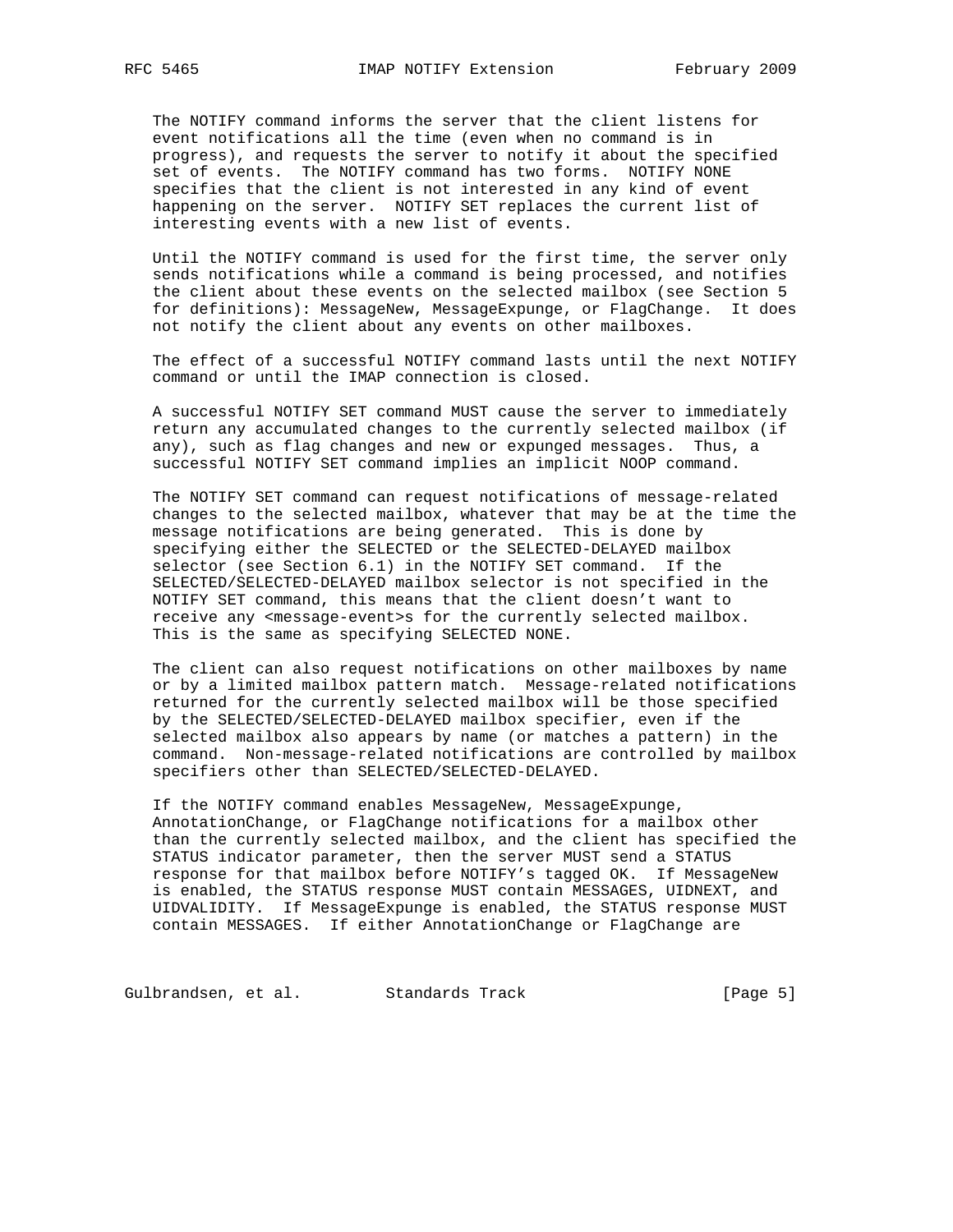included and the server also supports the CONDSTORE [RFC4551] and/or QRESYNC [RFC5162] extensions, the STATUS response MUST contain UIDVALIDITY and HIGHESTMODSEQ. Absence of the STATUS indicator parameter allows the client to avoid the additional STATUS responses. This might be useful if the client already retrieved this information before issuing the NOTIFY command.

 Clients are advised to limit the number of mailboxes used with NOTIFY. Particularly, if a client asks for events for all accessible mailboxes, the server may swamp the client with updates about shared mailboxes. This may reduce the client's battery life. Also, this wastes both server and network resources.

 For each mailbox specified, the server verifies that the client has access using the following test:

- If the name does not refer to an existing mailbox, the server MUST ignore it.
- If the name refers to a mailbox that the client can't LIST, the server MUST ignore it. For a server that implements [RFC4314], this means that if the client doesn't have the 'l' (lookup) right for the name, then the server MUST ignore the mailbox. This behavior prevents disclosure of potentially confidential information to clients who don't have rights to know it.
- If the name refers to a mailbox that the client can LIST (e.g., it has the 'l' right from [RFC4314]), but the client doesn't have another right required for processing of the specified event(s), then the server MUST respond with an untagged extended LIST response containing the \NoAccess name attribute.

 The server SHOULD return the tagged OK response if the client has access to at least one of the mailboxes specified in the current list of interesting events. The server MAY return the tagged NO response if the client has no access to any of the specified mailboxes and no access can ever be granted in the future (e.g., the client specified an event for 'Subtree Bar/Foo', 'Bar/Foo' doesn't exist, and LIST returns \Noinferiors for the parent 'Bar').

 If the notification would be prohibitively expensive for the server (e.g., "notify me of all flag changes in all mailboxes"), the server MAY refuse the command with a tagged NO [NOTIFICATIONOVERFLOW] response.

Gulbrandsen, et al. Standards Track (Page 6)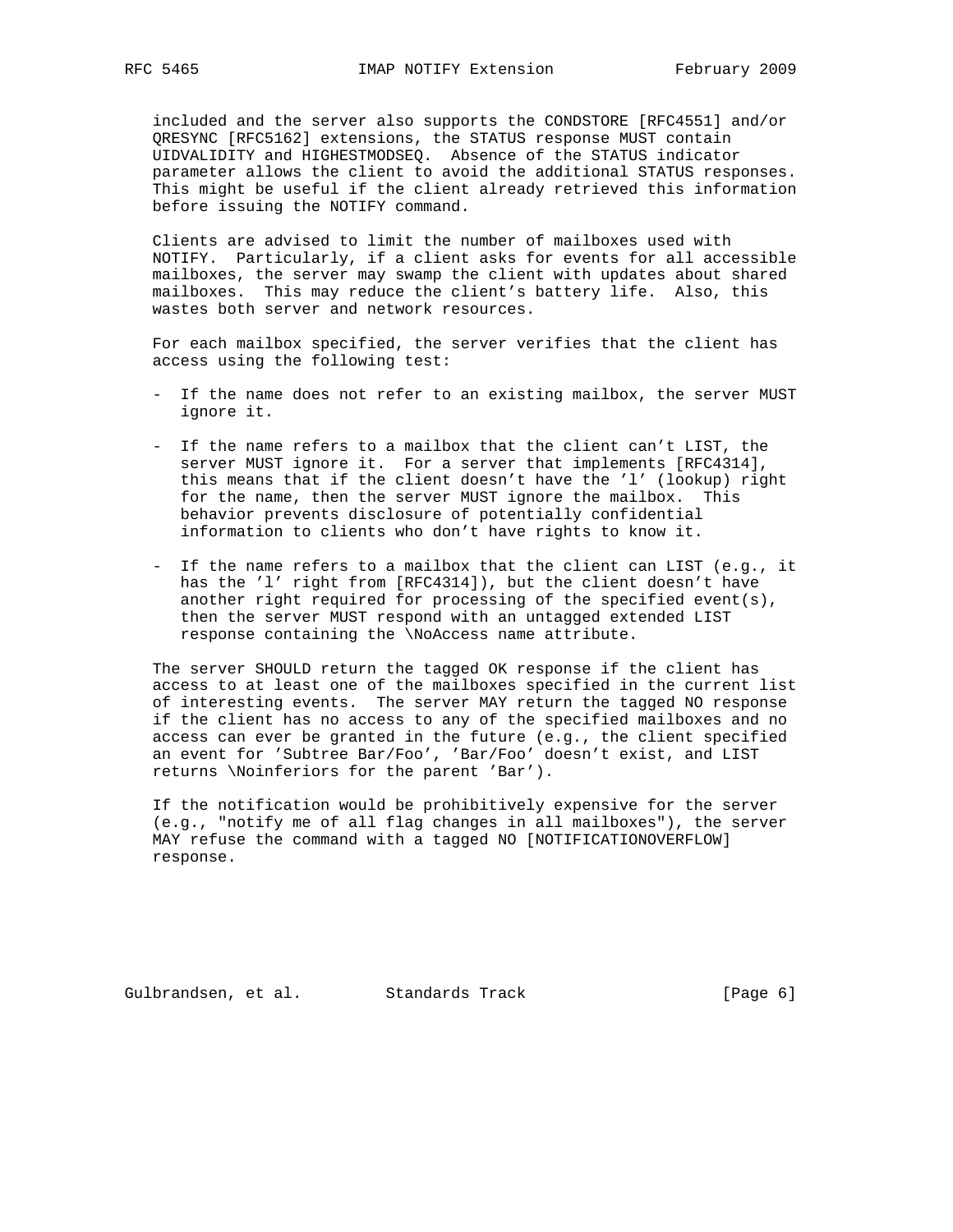If the client requests information for events of an unsupported type, the server MUST refuse the command with a tagged NO response (not a BAD). This response SHOULD contain the BADEVENT response code, which MUST list names of all events supported by the server.

Here's an example:

- S: \* OK [CAPABILITY IMAP4REV1 NOTIFY]
- C: a login bob alice
- S: a OK Password matched
- C: b notify set status (selected MessageNew (uid body.peek[header.fields (from to subject)]) MessageExpunge) (subtree Lists MessageNew)
- S: \* STATUS Lists/Lemonade (UIDVALIDITY 4 UIDNEXT 9999 MESSAGES 500)
- S: [...]
- S: \* STATUS Lists/Im2000 (UIDVALIDITY 901 UIDNEXT 1 MESSAGES 0)
- S: b OK done
- C: c select inbox
- S: [...] (the usual 7-8 responses to SELECT)
- S: c OK INBOX selected (Time passes. A new message is delivered to mailbox Lists/Lemonade.)
- S: \* STATUS Lists/Lemonade (UIDVALIDITY 4 UIDNEXT 10000 MESSAGES 501)

- S: \* 127 FETCH (UID 127001 BODY[HEADER.FIELDS (From To Subject)] {75}
- S: Subject: Re: good morning
- S: From: alice@example.org
- S: To: bob@example.org
- S:
- $S:$  )

 (Time passes. The client decides it wants to know about one more mailbox. As the client already knows necessary STATUS information for all mailboxes below the Lists mailbox, and because "notify set status" would cause STATUS responses for \*all\* mailboxes specified in the NOTIFY command, including the ones for which the client already knows STATUS information, the client issues an explicit STATUS request for the mailbox to be added to the watch list, followed by the NOTIFY SET without the STATUS parameter.)

- C: d STATUS misc (UIDVALIDITY UIDNEXT MESSAGES)
- S: \* STATUS misc (UIDVALIDITY 1 UIDNEXT 999)
- S: d STATUS completed

Gulbrandsen, et al. Standards Track [Page 7]

 <sup>(</sup>Time passes. A new message is delivered to inbox.)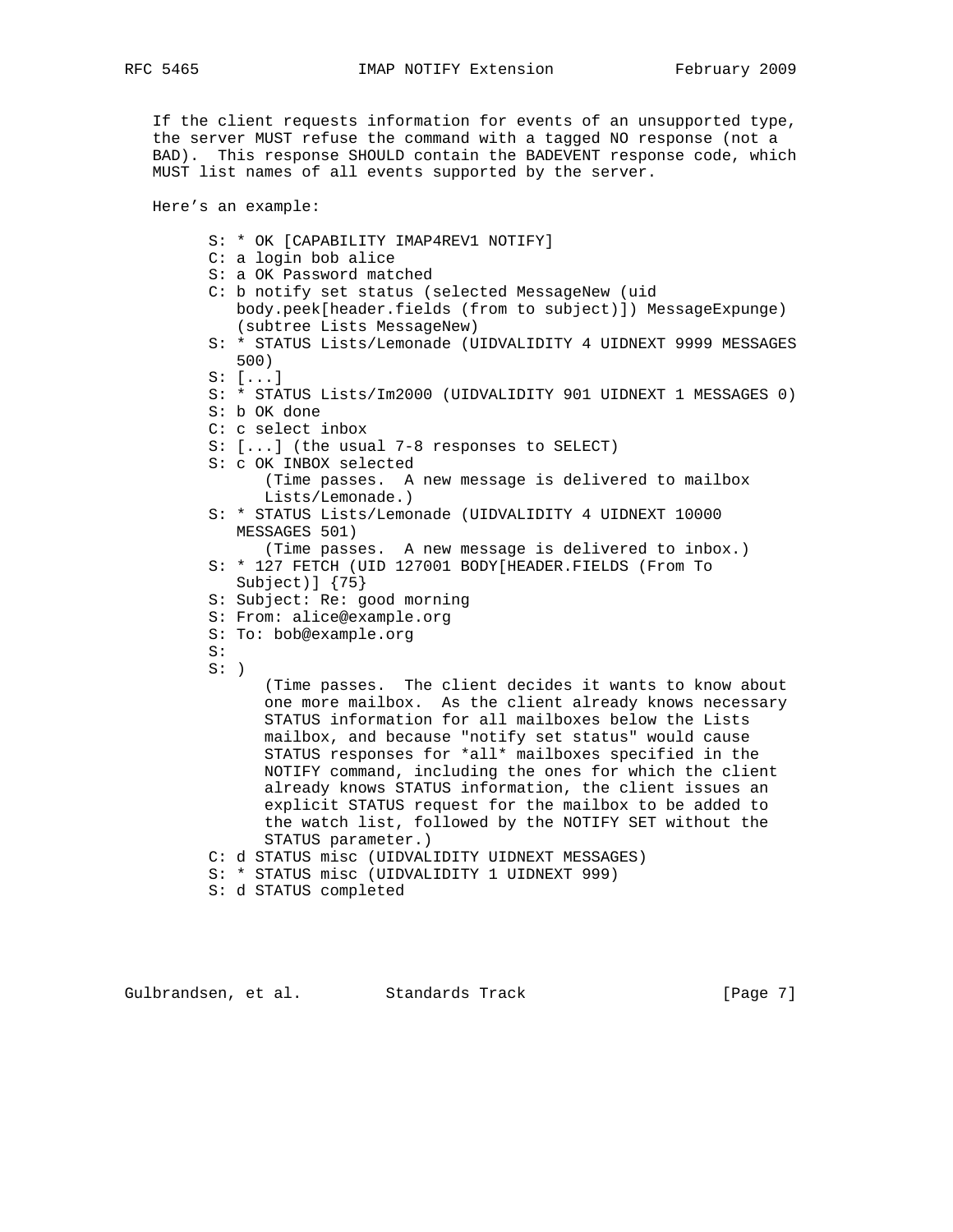- 
- C: e notify set (selected MessageNew (uid body.peek[header.fields (from to subject)]) MessageExpunge) (subtree Lists MessageNew) (mailboxes misc MessageNew) S: e OK done
- 4. Interaction with the IDLE Command

 If IDLE [RFC2177] (as well as this extension) is supported, then while processing any IDLE command, the server MUST send exactly the same events as instructed by the client using the NOTIFY command.

 NOTIFY makes IDLE unnecessary for some clients. If a client does not use MSNs and '\*' in commands, it can request MessageExpunge and MessageNew for the selected mailbox by using the NOTIFY command instead of entering the IDLE mode.

 A client that uses MSNs and '\*' in commands can still use the NOTIFY command if it specifies the SELECTED-DELAYED mailbox specifier in the NOTIFY command.

5. Event Types

 Only some of the events in [RFC5423] can be expressed in IMAP, and for some of them there are several possible ways to express the event.

 This section specifies the events of which an IMAP server can notify an IMAP client, and how.

 The server SHOULD omit notifying the client if the event is caused by this client. For example, if the client issues CREATE and has requested a MailboxName event that would cover the newly created mailbox, the server SHOULD NOT notify the client of the MailboxName change.

 All event types described in this document require the 'l' and 'r' rights (see [RFC4314]) on all observed mailboxes. Servers that don't implement [RFC4314] should map the above rights to their access control model.

 If the FlagChange and/or AnnotationChange events are specified, MessageNew and MessageExpunge MUST also be specified by the client. Otherwise, the server MUST respond with the tagged BAD response.

 If one of MessageNew or MessageExpunge is specified, then both events MUST be specified. Otherwise, the server MUST respond with the tagged BAD response.

Gulbrandsen, et al. Standards Track [Page 8]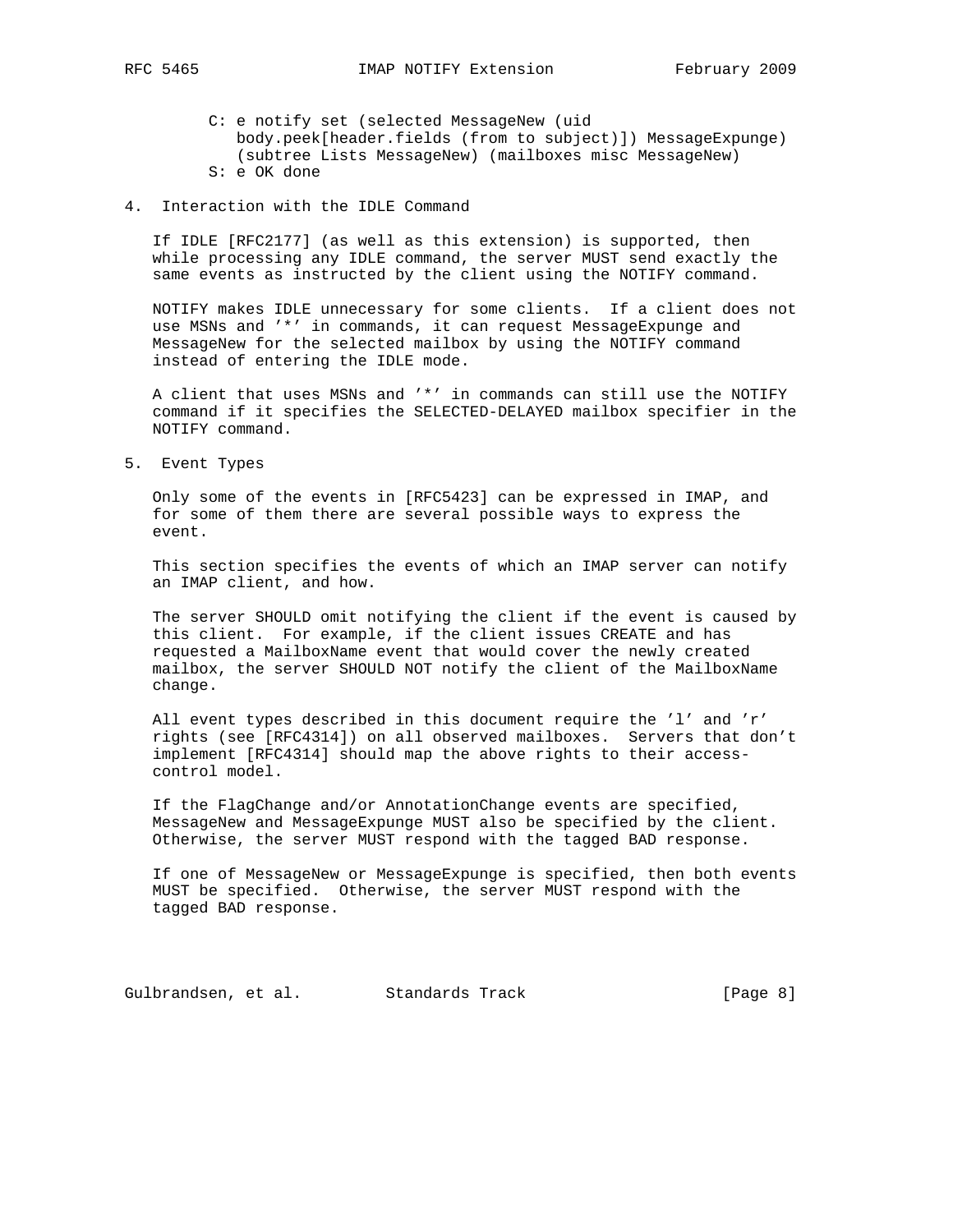The client can instruct the server not to send an event by omitting the necessary event from the list of events specified in NOTIFY SET, by using the NONE event specifier in the NOTIFY SET, or by using NOTIFY NONE. In particular, NOTIFY SET ... NONE can be used as a snapshot facility by clients.

## 5.1. FlagChange and AnnotationChange

 If the flag and/or message annotation change happens in the selected mailbox, the server MUST notify the client by sending an unsolicited FETCH response, which MUST include UID and FLAGS/ANNOTATION FETCH data items. It MAY also send new FLAGS and/or OK [PERMANENTFLAGS ...] responses.

 If a search context is in effect as specified in [RFC5267], an ESEARCH ADDTO or ESEARCH REMOVEFROM will also be generated, if appropriate. In this case, the FETCH response MUST precede the ESEARCH response.

 If the change happens in another mailbox, then the server responds with a STATUS response. The exact content of the STATUS response depends on various factors. If CONDSTORE [RFC4551] and/or QRESYNC [RFC5162] are enabled by the client, then the server sends a STATUS response that includes at least HIGHESTMODSEQ and UIDVALIDITY status data items. If the number of messages with the \Seen flag changes, the server MAY also include the UNSEEN data item in the STATUS response. If CONDSTORE/QRESYNC is not enabled by the client and the server chooses not to include the UNSEEN data item, the server does not notify the client. When this event is requested, the server MUST notify the client about mailbox UIDVALIDITY changes. This is done by sending a STATUS response that includes UIDVALIDITY.

 FlagChange covers the MessageRead, MessageTrash, FlagsSet, and FlagsClear events in [RFC5423].

 Example in the selected mailbox: S: \* 99 FETCH (UID 9999 FLAGS (\$Junk))

 And in another mailbox, with CONDSTORE in use: S: \* STATUS Lists/Lemonade (HIGHESTMODSEQ 65666665 UIDVALIDITY 101)

Gulbrandsen, et al. Standards Track [Page 9]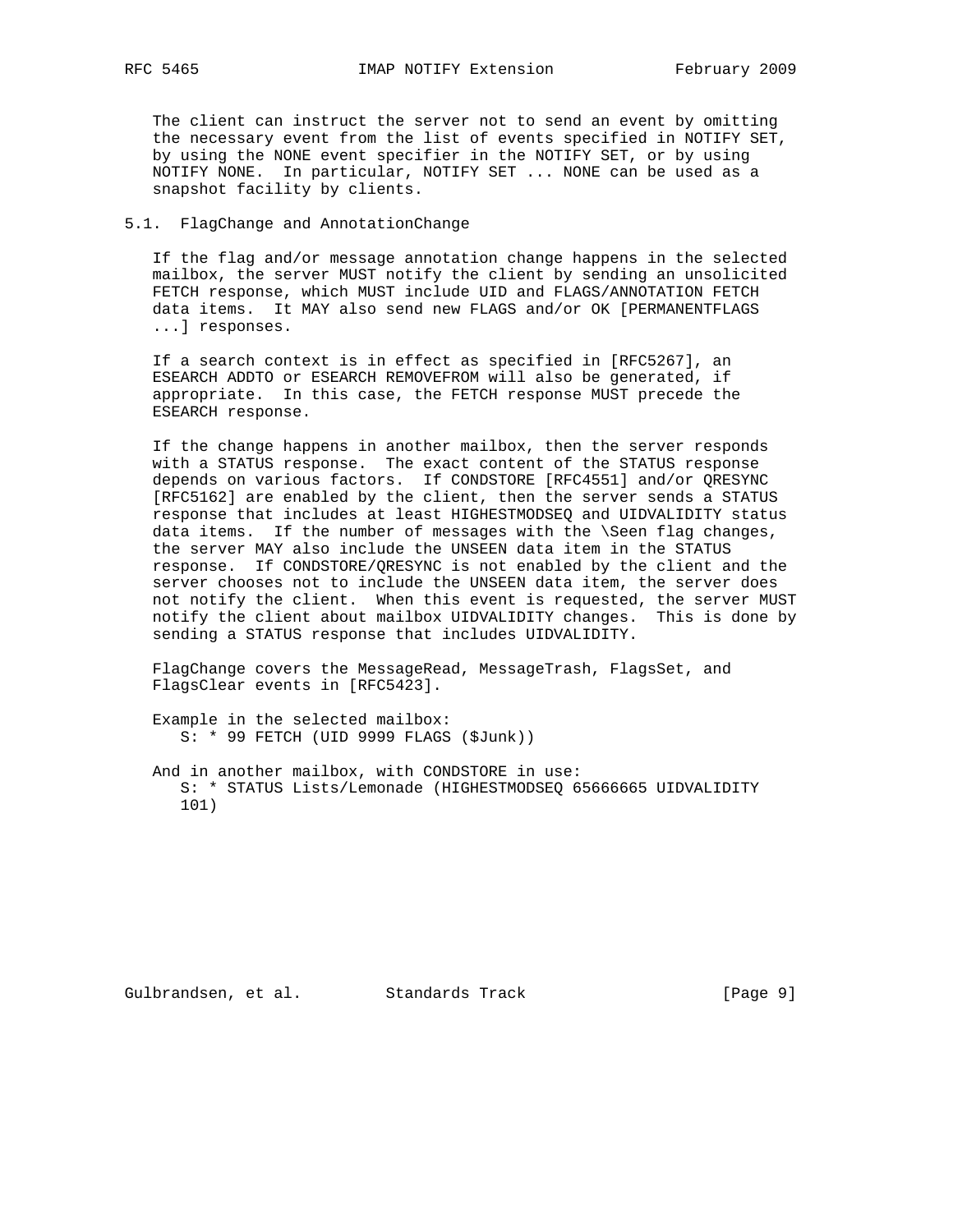## 5.2. MessageNew

This covers both MessageNew and MessageAppend in [RFC5423].

 If the new/appended message is in the selected mailbox, the server notifies the client by sending an unsolicited EXISTS response, followed by an unsolicited FETCH response containing the information requested by the client. A FETCH response SHOULD NOT be generated for a new message created by the client on this particular connection, for instance, as the result of an APPEND or COPY command to the selected mailbox performed by the client itself. The server MAY also send a RECENT response, if the server marks the message as \Recent.

 Note that a single EXISTS response can be returned for multiple MessageAppend/MessageNew events.

 If a search context is in effect as specified in [RFC5267], an ESEARCH ADDTO will also be generated, if appropriate. In this case, the EXISTS response MUST precede the ESEARCH response. Both the NOTIFY command and the SEARCH and SORT commands (see Section 7) can specify attributes to be returned for new messages. These attributes SHOULD be combined into a single FETCH response. The server SHOULD avoid sending duplicate data. The FETCH response(s) MUST follow any ESEARCH ADDTO responses.

 If the new/appended message is in another mailbox, the server sends an unsolicited STATUS (UIDNEXT MESSAGES) response for the relevant mailbox. If the CONDSTORE extension [RFC4551] and/or the QRESYNC extension [RFC5162] is enabled, the HIGHESTMODSEQ status data item MUST be included in the STATUS response.

 The client SHOULD NOT use FETCH attributes that implicitly set the \seen flag, or that presuppose the existence of a given bodypart. UID, MODSEQ, FLAGS, ENVELOPE, BODY.PEEK[HEADER.FIELDS... and BODY/BODYSTRUCTURE may be the most useful attributes.

 Note that if a client asks to be notified of MessageNew events with the SELECTED mailbox specifier, the number of messages can increase at any time, and therefore the client cannot refer to a specific message using the MSN/UID '\*'.

 Example in the selected mailbox: S: \* 444 EXISTS S: \* 444 FETCH (UID 9999)

 And in another mailbox, without CONDSTORE enabled: S: \* STATUS Lists/Lemonade (UIDNEXT 10002 MESSAGES 503)

Gulbrandsen, et al. Standards Track [Page 10]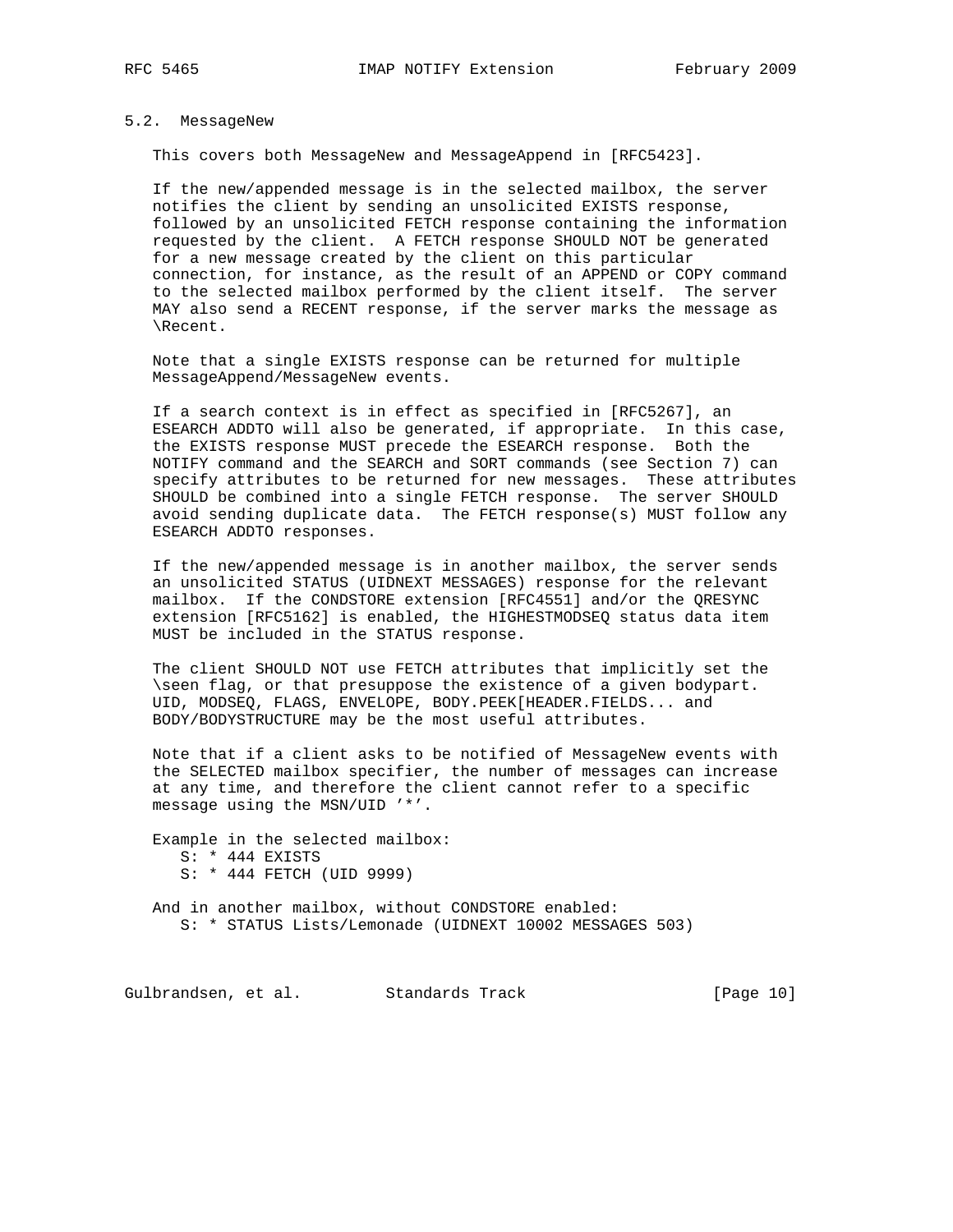#### 5.3. MessageExpunge

 If the expunged message or messages are in the selected mailbox, the server notifies the client using EXPUNGE (or VANISHED, if [RFC5162] is supported by the server and enabled by the client).

 If a search context is in effect, as specified in [RFC5267], an ESEARCH REMOVEFROM will also be generated, if appropriate.

 If the expunged message or messages are in another mailbox, the server sends an unsolicited STATUS (UIDNEXT MESSAGES) response for the relevant mailbox. If the QRESYNC [RFC5162] extension is enabled, the HIGHESTMODSEQ data item MUST be included in the STATUS response as well.

 Note that if a client requests MessageExpunge with the SELECTED mailbox specifier, the meaning of an MSN can change at any time, so the client cannot use MSNs in commands anymore. For example, such a client cannot use FETCH, but has to use UID FETCH. The meaning of '\*' can also change when messages are added or expunged. A client wishing to keep using MSNs can either use the SELECTED-DELAYED mailbox specifier or can avoid using the MessageExpunge event entirely.

 The MessageExpunge notification covers both MessageExpunge and MessageExpire events from [RFC5423].

- Example in the selected mailbox, without QRESYNC: S: \* 444 EXPUNGE
- The same example in the selected mailbox, with QRESYNC: S: \* VANISHED 5444
- And in another mailbox, when QRESYNC is not enabled: S: \* STATUS misc (UIDNEXT 999 MESSAGES 554)

## 5.4. MailboxName

 These notifications are sent if an affected mailbox name was created (with CREATE), deleted (with DELETE), or renamed (with RENAME). For a server that implements [RFC4314], granting or revocation of the 'l' right to the current user on the affected mailbox MUST be considered mailbox creation or deletion, respectively. If a mailbox is created or deleted, the mailbox itself and its direct parent (whether it is an existing mailbox or not) are considered to be affected.

Gulbrandsen, et al. Standards Track [Page 11]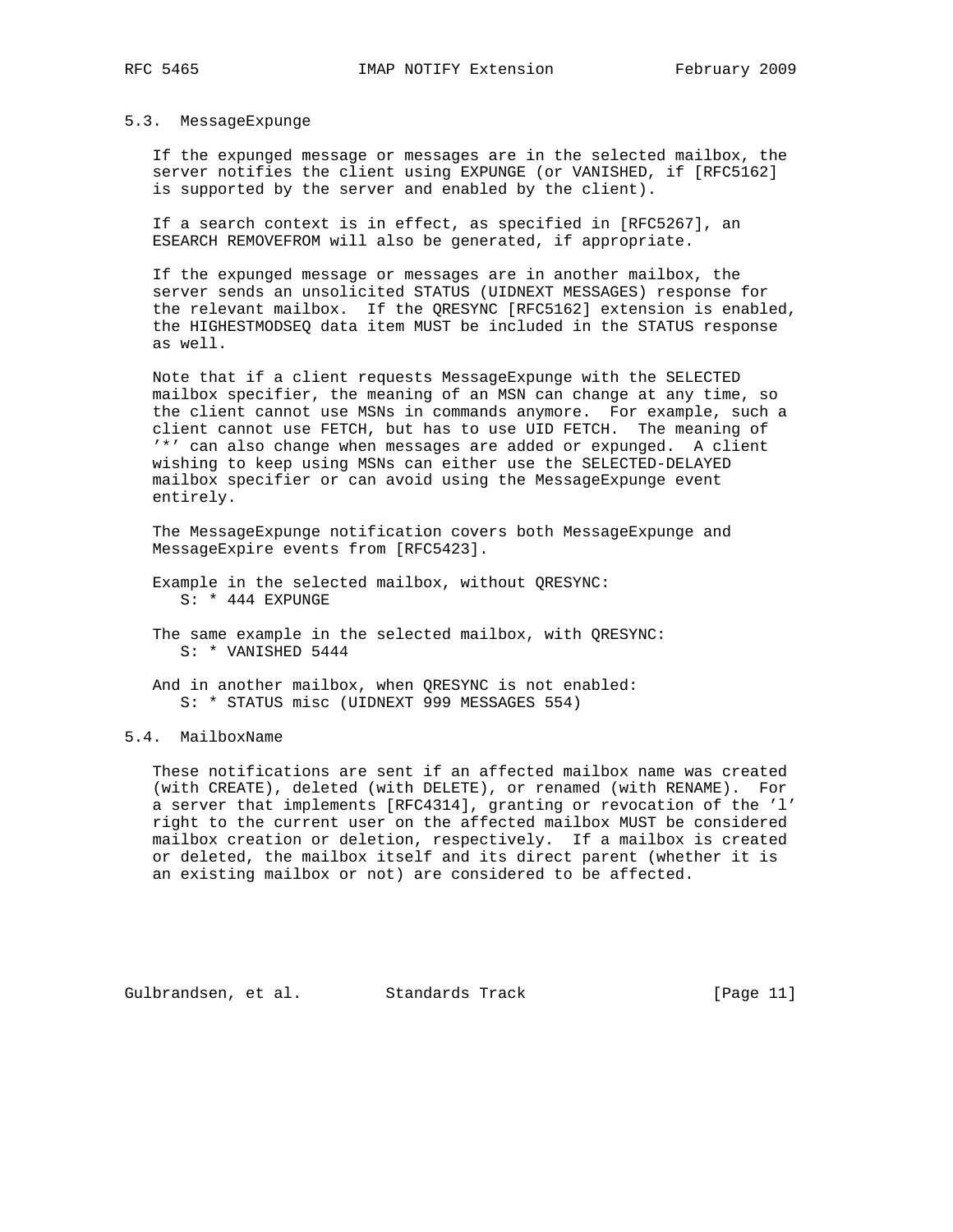The server notifies the client by sending an unsolicited LIST response for each affected mailbox name. If, after the event, the mailbox name does not refer to a mailbox accessible to the client, the \Nonexistent flag MUST be included.

 For each LISTable mailbox renamed, the server sends an extended LIST response [RFC5258] for the new mailbox name, containing the OLDNAME extended data item with the old mailbox name. When a mailbox is renamed, its children are renamed too. No additional MailboxName events are sent for children in this case. When INBOX is renamed, a new INBOX is assumed to be created. No MailboxName event is sent for INBOX in this case.

 If the server automatically subscribes a mailbox when it is created or renamed, then the unsolicited LIST response for each affected subscribed mailbox name MUST include the \Subscribed attribute (see [RFC5258]). The server SHOULD also include \HasChildren or \HasNoChildren attributes [RFC5258] as appropriate.

 Example of a newly created mailbox (or granting of the 'l' right on the mailbox):

S: \* LIST () "/" "NewMailbox"

 And a deleted mailbox (or revocation of the 'l' right on the mailbox):

S: \* LIST (\NonExistent) "." "INBOX.DeletedMailbox"

 Example of a renamed mailbox: S: \* LIST () "/" "NewMailbox" ("OLDNAME" ("OldMailbox"))

### 5.5. SubscriptionChange

 The server notifies the client by sending an unsolicited LIST response for each affected mailbox name. If and only if the mailbox is subscribed after the event, the \Subscribed attribute (see [RFC5258]) is included. Note that in the LIST response, all mailbox attributes MUST be accurately computed (this differs from the behavior of the LSUB command).

Example:

S: \* LIST (\Subscribed) "/" "SubscribedMailbox"

5.6. MailboxMetadataChange

 Support for this event type is OPTIONAL unless the METADATA extension [RFC5464] is also supported by the server, in which case support for this event type is REQUIRED.

Gulbrandsen, et al. Standards Track [Page 12]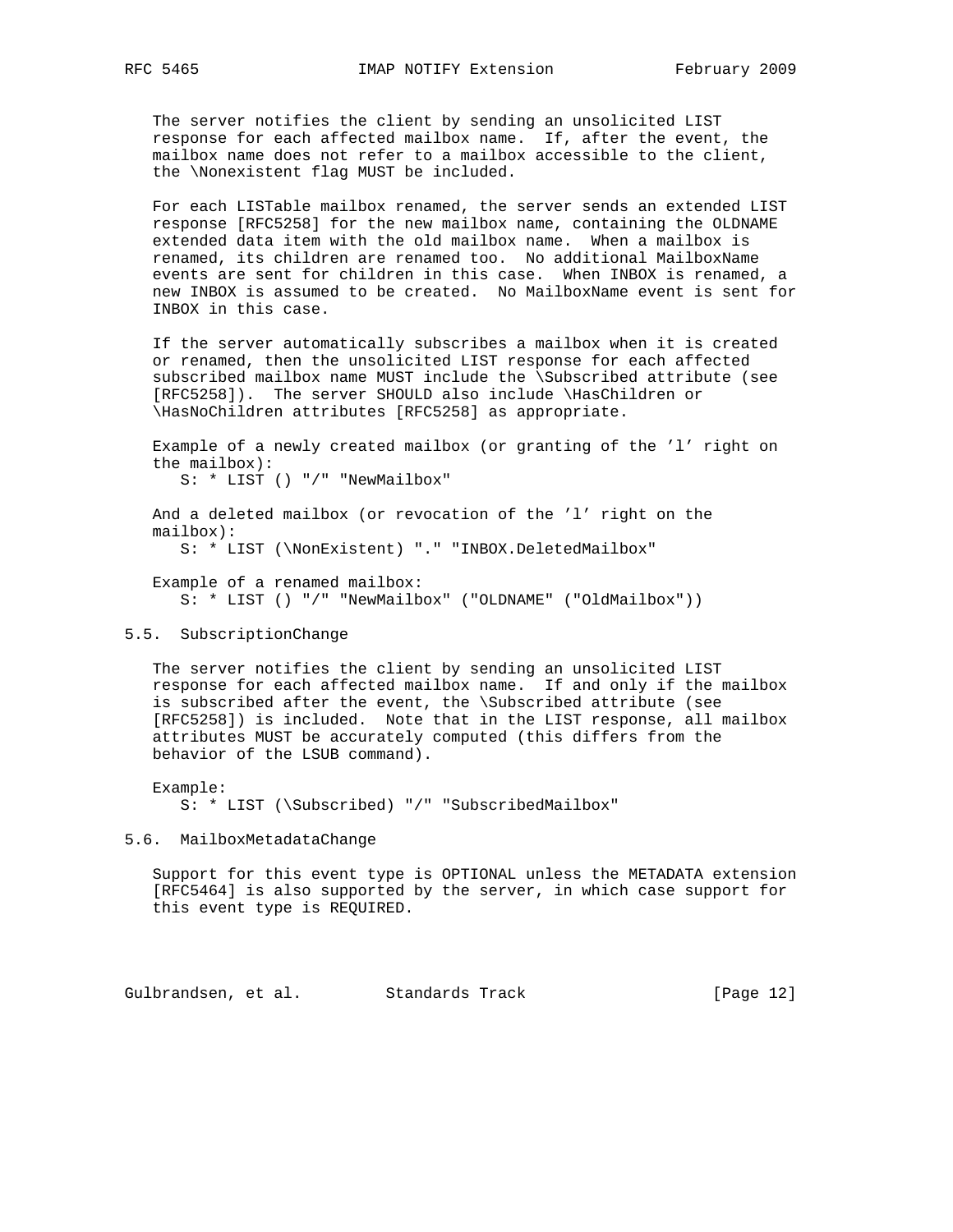A client willing to receive unsolicited METADATA responses as a result of using the MailboxMetadataChange event in the NOTIFY command doesn't have to issue ENABLE METADATA.

 The server sends an unsolicited METADATA response (as per Section 4.4.2 of [RFC5464]). If possible, only the changed metadata SHOULD be included, but if the server can't detect a change to a single metadata item, it MAY include all metadata items set on the mailbox. If a metadata item is deleted (set to NIL), it MUST always be included in the METADATA response.

 Example: S: \* METADATA "INBOX" /shared/comment

### 5.7. ServerMetadataChange

 Support for this event type is OPTIONAL unless the METADATA or the METADATA-SERVER extension [RFC5464] is also supported by the server, in which case support for this event type is REQUIRED.

 A client willing to receive unsolicited METADATA responses as a result of using the ServerMetadataChange event in the NOTIFY command doesn't have to issue ENABLE METADATA or ENABLE METADATA-SERVER.

 The server sends an unsolicited METADATA response (as per Section 4.4.2 of [RFC5464]). Only the names of changed metadata entries SHOULD be returned in such METADATA responses. If a metadata item is deleted (set to NIL), it MUST always be included in the METADATA response.

 Example: S: \* METADATA "" /shared/comment

5.8. Notification Overflow

 If the server is unable or unwilling to deliver as many notifications as it is being asked to, it may disable notifications for some or all clients. It MUST notify these clients by sending an untagged "OK [NOTIFICATIONOVERFLOW]" response and behave as if a NOTIFY NONE command had just been received.

Example:

S: \* OK [NOTIFICATIONOVERFLOW] ...A comment can go here...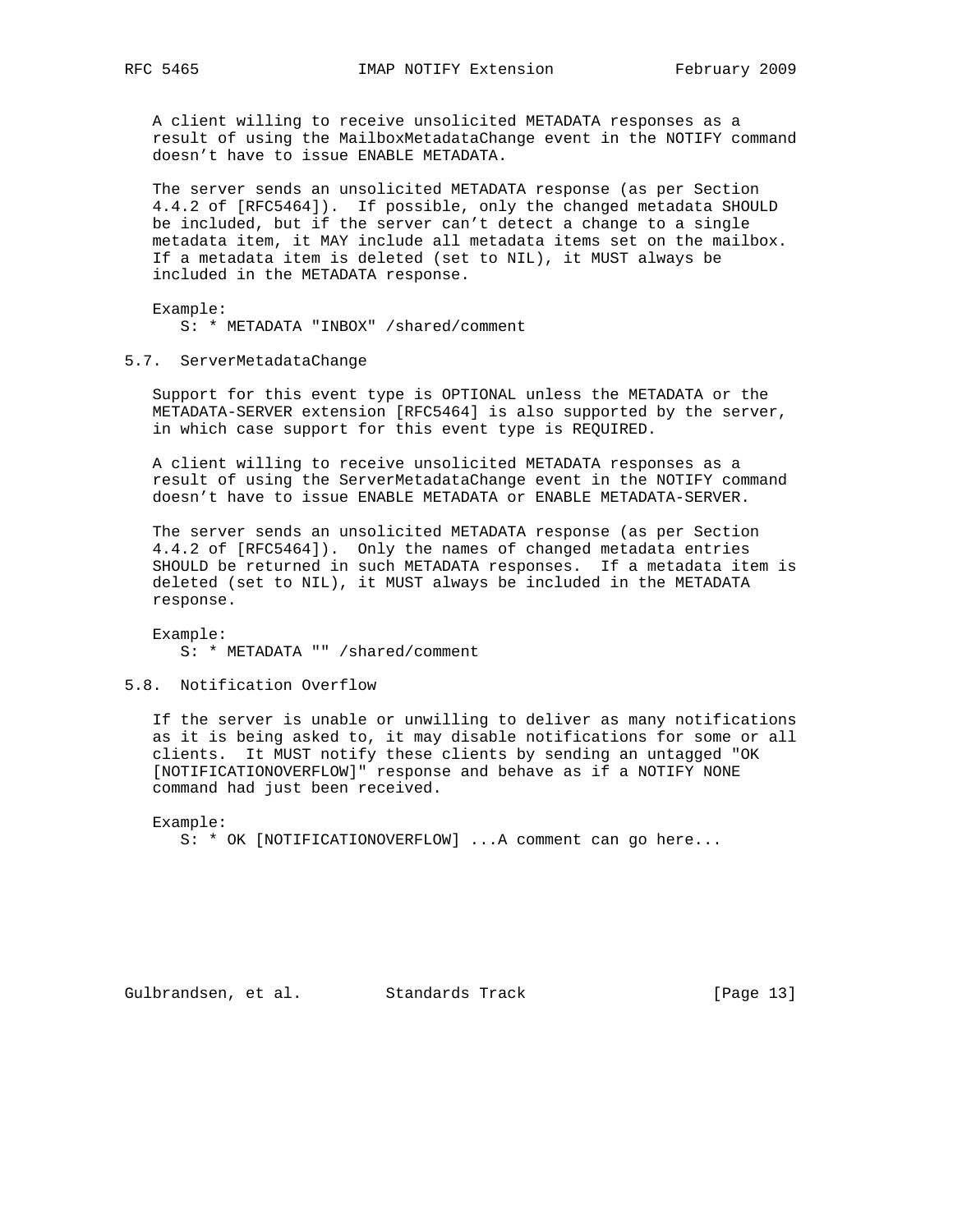5.9. ACL (Access Control List) Changes

 Even if NOTIFY succeeds, it is still possible to lose access to the mailboxes being monitored at a later time. If this happens, the server MUST stop monitoring these mailboxes. If access is later granted, the server MUST restart event monitoring.

 The server SHOULD return the LIST response with the \NoAccess name attribute if and when the mailbox loses the 'l' right. Similarly, the server SHOULD return the LIST response with no \NoAccess name attribute if the mailbox was previously reported as having \NoAccess and the 'l' right is later granted.

6. Mailbox Specification

Mailboxes to be monitored can be specified in several different ways.

 Only 'SELECTED' and 'SELECTED-DELAYED' (Section 6.1) match the currently selected mailbox. All other mailbox specifications affect other (non-selected) mailboxes.

 Note that multiple <event-group>s can apply to the same mailbox. The following example demonstrates this. In this example, MessageNew and MessageExpunge events are reported for INBOX, due to the first <event-group>. A SubscriptionChange event will also be reported for INBOX, due to the second <event-group>.

 C: a notify set (mailboxes INBOX (Messagenew messageExpunge)) (personal (SubscriptionChange))

 A typical client that supports the NOTIFY extension would ask for events on the selected mailbox and some named mailboxes.

 In the next example, the client asks for FlagChange events for all personal mailboxes except the currently selected mailbox. This is different from the previous example because SELECTED overrides all other message event definitions for the currently selected mailbox (see Section 3.1).

 C: a notify set (selected (Messagenew (uid flags) messageExpunge)) (personal (MessageNew FlagChange MessageExpunge))

6.1. Mailbox Specifiers Affecting the Currently Selected Mailbox

 Only one of the mailbox specifiers affecting the currently selected mailbox can be specified in any NOTIFY command. The two such mailbox specifiers (SELECTED and SELECTED-DELAYED) are described below.

Gulbrandsen, et al. Standards Track [Page 14]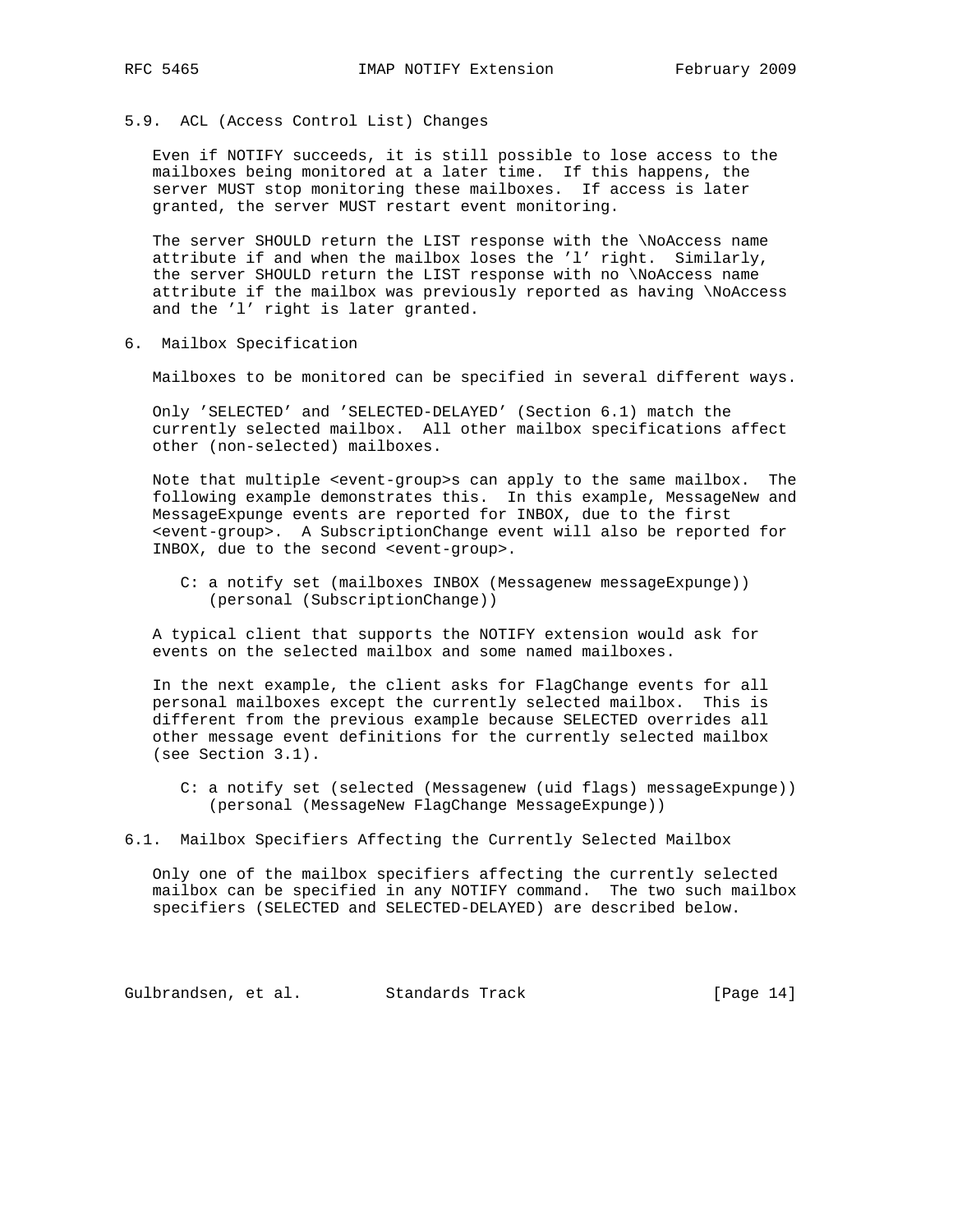Both refer to the mailbox that was selected using either SELECT or EXAMINE (see [RFC3501], Sections 6.3.1 and 6.3.2). When the IMAP connection is not in the selected state, such mailbox specifiers don't refer to any mailbox.

The mailbox specifiers only apply to <message-event>s. It is an error to specify other types of events with either the SELECTED or the SELECTED-DELAYED selector.

#### 6.1.1. Selected

 The SELECTED mailbox specifier requires the server to send immediate notifications for the currently selected mailbox about all specified <message-event>s.

### 6.1.2. Selected-Delayed

 The SELECTED-DELAYED mailbox specifier requires the server to delay a MessageExpunge event until the client issues a command that allows returning information about expunged messages (see Section 7.4.1 of [RFC3501] for more details), for example, till a NOOP or an IDLE command has been issued. When SELECTED-DELAYED is specified, the server MAY also delay returning other <message-event>s until the client issues one of the commands specified above, or it MAY return them immediately.

## 6.2. Personal

 Personal refers to all selectable mailboxes in the user's personal namespace(s), as defined in [RFC2342].

## 6.3. Inboxes

 Inboxes refers to all selectable mailboxes in the user's personal namespace(s) to which messages may be delivered by a Message Delivery Agent (MDA) (see [EMAIL-ARCH], particularly Section 4.3.3).

 If the IMAP server cannot easily compute this set, it MUST treat "inboxes" as equivalent to "personal".

#### 6.4. Subscribed

Subscribed refers to all mailboxes subscribed to by the user.

 If the subscription list changes, the server MUST reevaluate the list.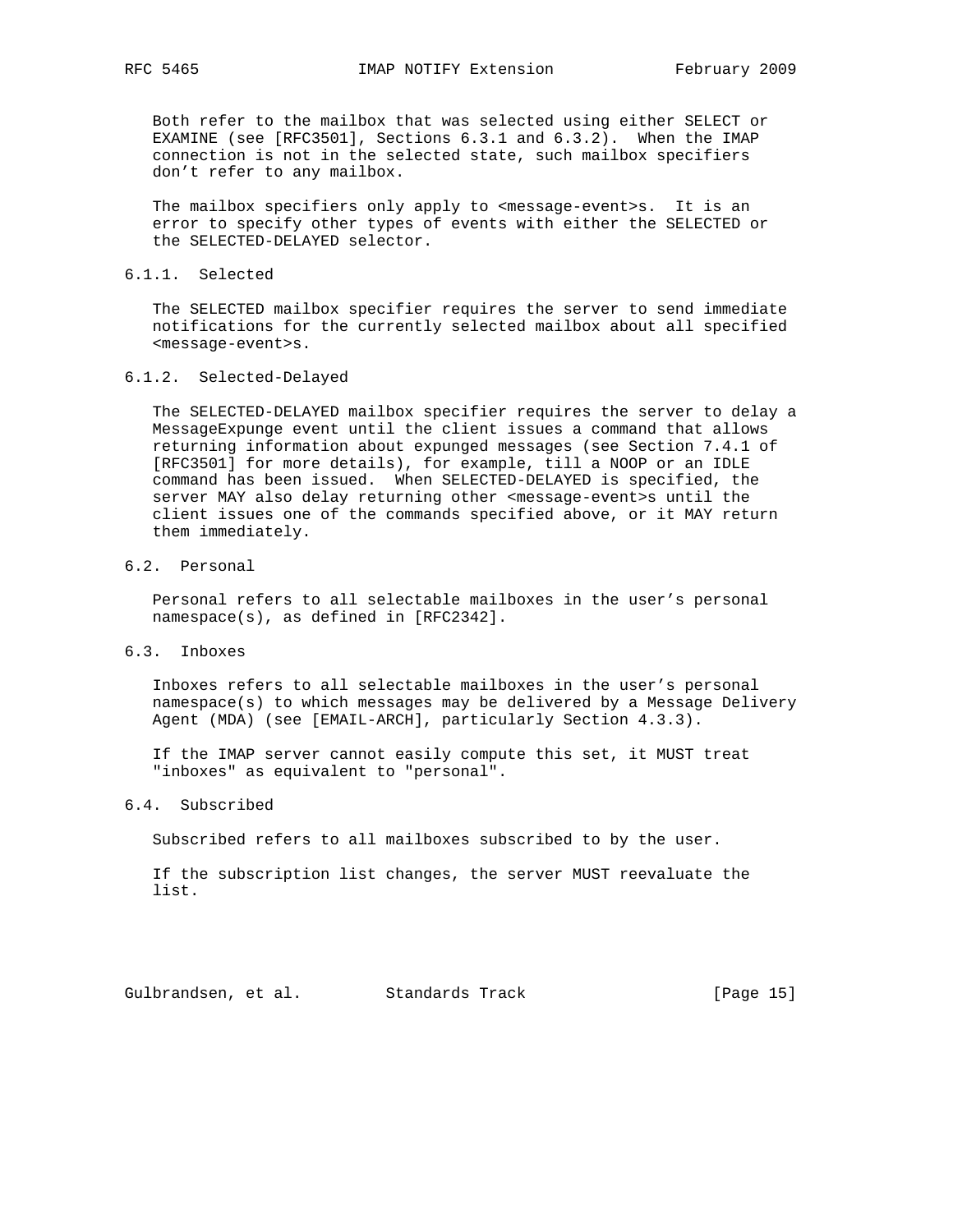6.5. Subtree

 Subtree is followed by a mailbox name or list of mailbox names. A subtree refers to all selectable mailboxes that are subordinate to the specified mailbox plus the specified mailbox itself.

6.6. Mailboxes

 Mailboxes is followed by a mailbox name or a list of mailbox names. The server MUST NOT do a wildcard expansion. This means there is no special treatment for the LIST wildcard characters ('\*' and '%') if they are present in mailbox names.

7. Extension to SEARCH and SORT Commands

 If the server that supports the NOTIFY extension also supports CONTEXT=SEARCH and/or CONTEXT=SORT as defined in [RFC5267], the UPDATE return option is extended so that a client can request that FETCH attributes be returned when a new message is added to the context result set.

For example:

 C: a00 SEARCH RETURN (COUNT UPDATE (UID BODY[HEADER.FIELDS (TO FROM SUBJECT)])) FROM "boss" S: \* ESEARCH (TAG "a00") (COUNT 17) S: a00 OK [...a new message is delivered...] S: \* EXISTS 93 S: \* 93 FETCH (UID 127001 BODY[HEADER.FIELDS (FROM TO SUBJECT)] {76} S: Subject: Re: good morning S: From: myboss@example.org S: To: bob@example.org S:  $S:$  ) S: \* ESEARCH (TAG "a00") ADDTO (0 93)

 Note that the EXISTS response MUST precede any FETCH responses, and together they MUST precede the ESEARCH response.

 No untagged FETCH response SHOULD be returned if a message becomes a member of UPDATE SEARCH due to flag or annotation changes.

Gulbrandsen, et al. Standards Track (Page 16)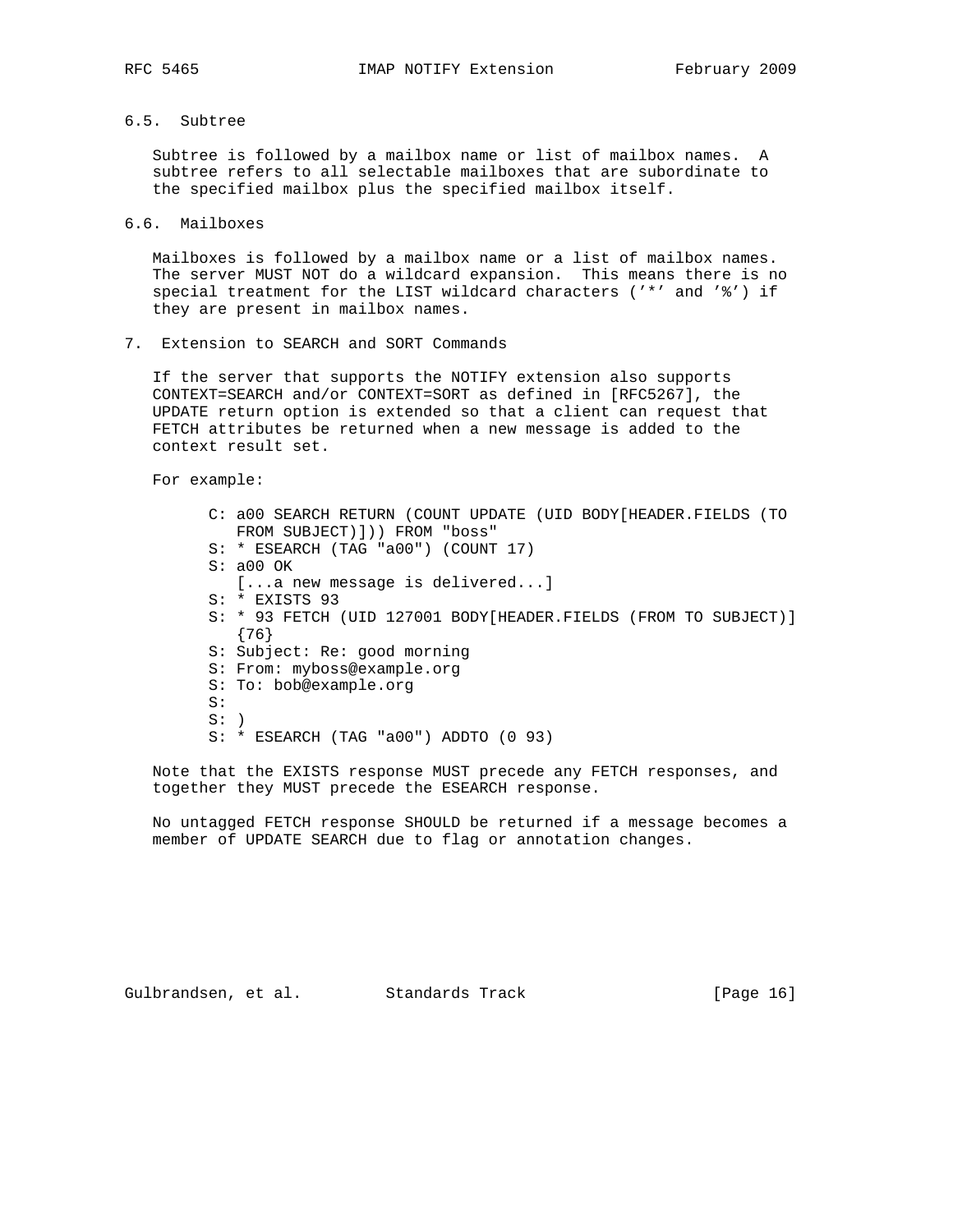8. Formal Syntax

 The following syntax specification uses the Augmented Backus-Naur Form (ABNF) notation as specified in [RFC5234]. [RFC3501] defines the non-terminals "capability", "command-auth", "mailbox", "mailbox data", "resp-text-code", and "search-key". The "modifier-update" non-terminal is defined in [RFC5267]. "mbx-list-oflag" is defined in [RFC3501] and updated by [RFC5258].

 Except as noted otherwise, all alphabetic characters are case insensitive. The use of upper or lower case characters to define token strings is for editorial clarity only. Implementations MUST accept these strings in a case-insensitive fashion. For example, the <filter-mailboxes-selected> non-terminal value "SELECTED" must be treated in the same way as "Selected" or "selected".

| capability $= /$ "NOTIFY"                      |                                                                                                                                                                                                |  |  |
|------------------------------------------------|------------------------------------------------------------------------------------------------------------------------------------------------------------------------------------------------|--|--|
| $command-auth = / notify$                      |                                                                                                                                                                                                |  |  |
| notify                                         | $= "NOTIFY" SP$<br>(notify-set / notify-none)                                                                                                                                                  |  |  |
| notify-set                                     | = "SET" [status-indicator] SP event-groups<br>; Replace registered notification events<br>; with the specified list of events                                                                  |  |  |
| notify-none                                    | $=$ "NONE"<br>; Cancel all registered notification<br>; events. The client is not interested<br>; in receiving any events.                                                                     |  |  |
| status-indicator = SP "STATUS"                 |                                                                                                                                                                                                |  |  |
| one-or-more-mailbox = mailbox / many-mailboxes |                                                                                                                                                                                                |  |  |
|                                                | $many-mailboxes = "("mailbox * (SP mailbox) "")"$                                                                                                                                              |  |  |
| event-groups                                   | = event-group *(SP event-group)                                                                                                                                                                |  |  |
| event-group                                    | = "(" filter-mailboxes SP events ")"<br>:: Only <message-event>s are allowed in <events><br/>;; when <filter-mailboxes-selected> is used.</filter-mailboxes-selected></events></message-event> |  |  |
|                                                | filter-mailboxes = filter-mailboxes-selected /<br>filter-mailboxes-other                                                                                                                       |  |  |

Gulbrandsen, et al. Standards Track [Page 17]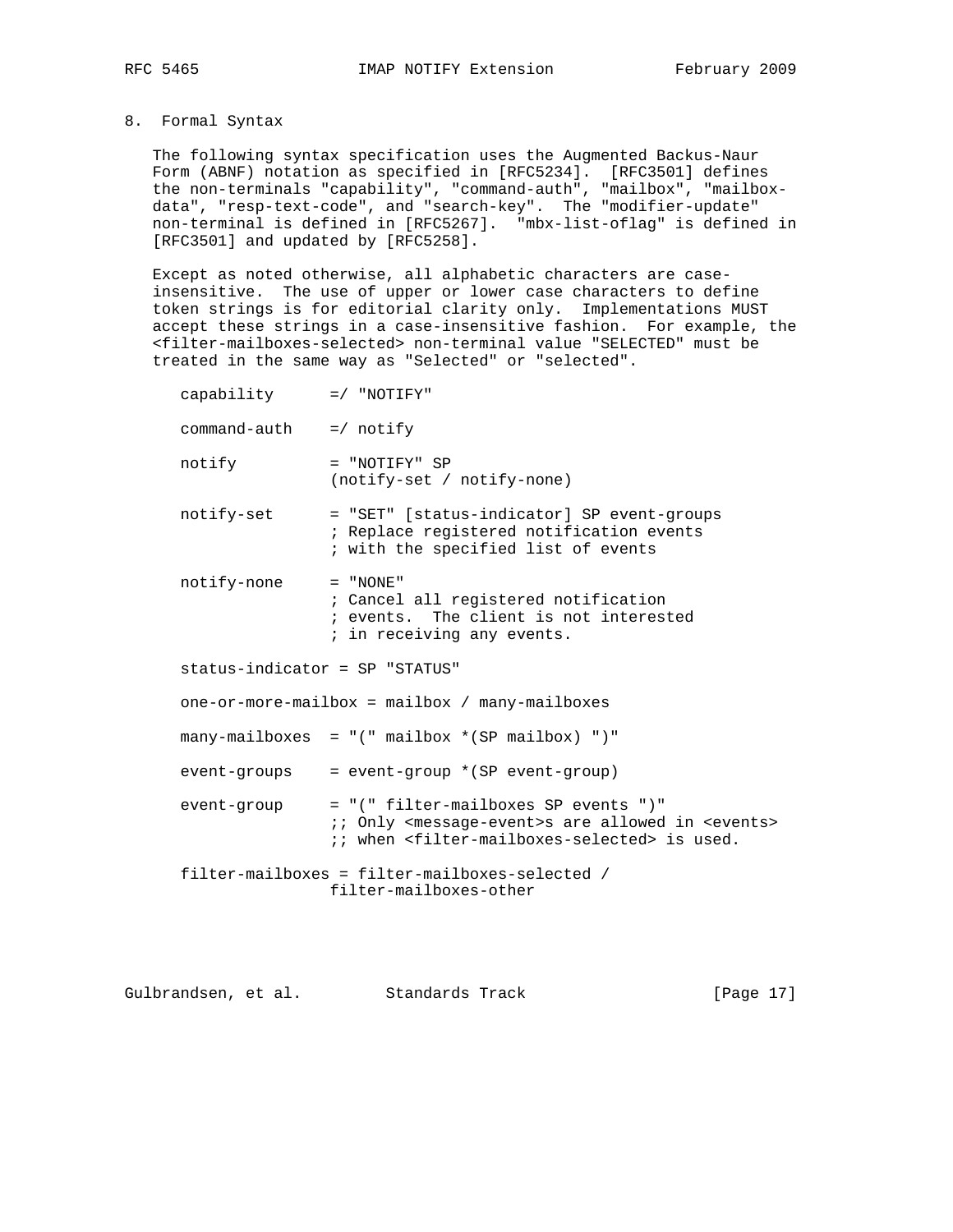filter-mailboxes-other = "inboxes" / "personal" / "subscribed" / ( "subtree" SP one-or-more-mailbox ) / ( "mailboxes" SP one-or-more-mailbox ) filter-mailboxes-selected = "selected" / "selected-delayed" ;; Apply to the currently selected mailbox only. ;; Only one of them can be specified in a NOTIFY ;; command. events  $=$  (  $"(" event * (SP event) ") " )$  / "NONE" ;; As in [MSGEVENT]. ;; "NONE" means that the client does not wish  $i$ ; to receive any events for the specified ;; mailboxes. event = message-event / mailbox-event / user-event / event-ext message-event = ( "MessageNew" [SP "(" fetch-att \*(SP fetch-att) ")" ] ) / "MessageExpunge" / "FlagChange" / "AnnotationChange" ;; "MessageNew" includes "MessageAppend" from ;; [MSGEVENT]. "FlagChange" is any of ;; "MessageRead", "MessageTrash", "FlagsSet", ;; "FlagsClear" [MSGEVENT]. "MessageExpunge" ;; includes "MessageExpire" [MSGEVENT]. ;; MessageNew and MessageExpunge MUST always : i be specified together. If FlagChange is ;; specified, then MessageNew and MessageExpunge ;; MUST be specified as well.  $i$ ; The fett-att list may only be present for the ;; SELECTED/SELECTED-DELAYED mailbox filter ;; (<filter-mailboxes>). mailbox-event = "MailboxName" / "SubscriptionChange" / "MailboxMetadataChange" ; "SubscriptionChange" includes ; MailboxSubscribe and MailboxUnSubscribe. ; "MailboxName" includes MailboxCreate, ; "MailboxDelete" and "MailboxRename". user-event = "ServerMetadataChange"  $event - ext$  =  $atom$ *i*; For future extensions

Gulbrandsen, et al. Standards Track [Page 18]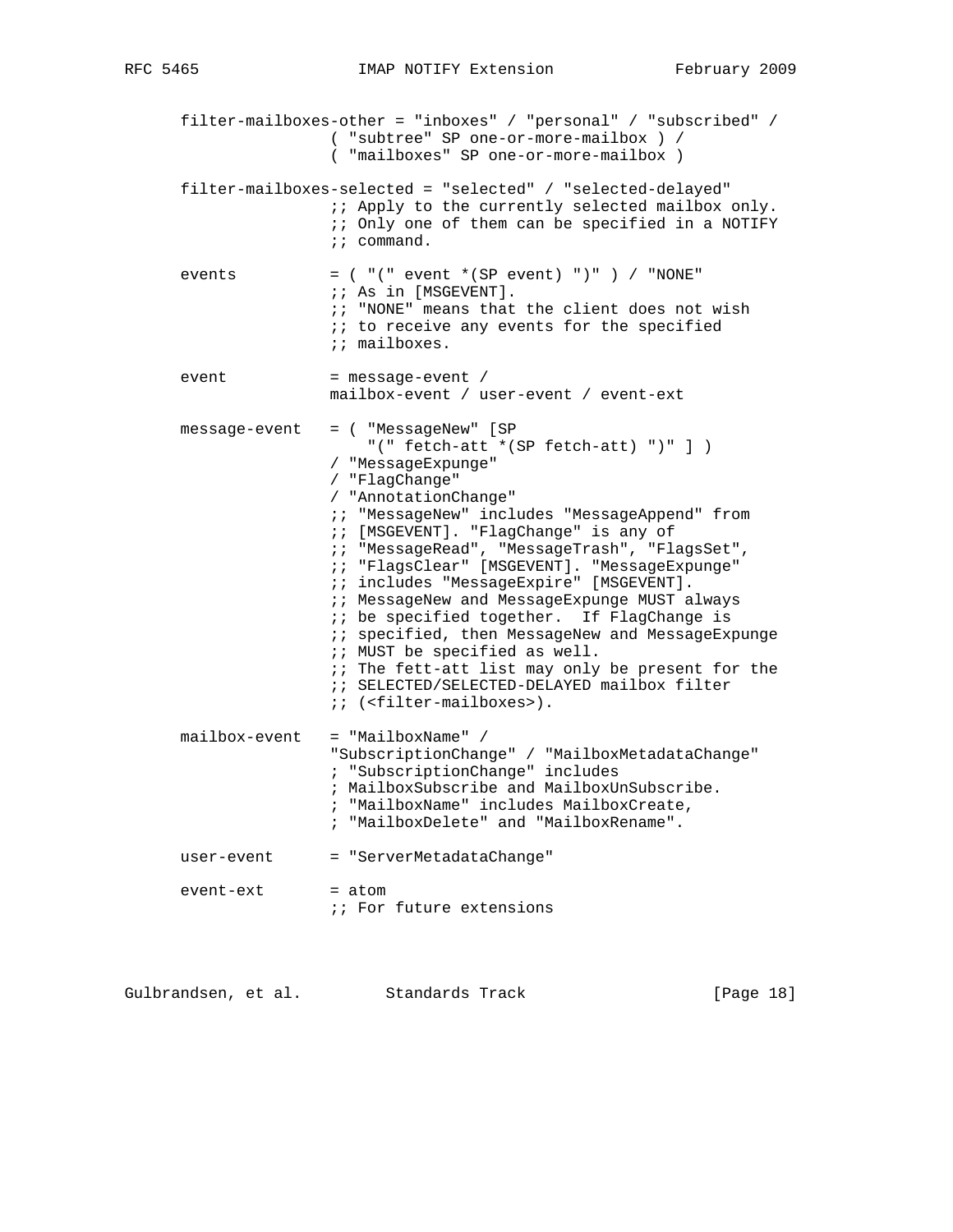oldname-extended-item = "OLDNAME" SP "(" mailbox ")" ;; Extended data item (mbox-list-extended-item)  $i$ ; returned in a LIST response when a mailbox is ;; renamed. ;; Note 1: the OLDNAME tag can be returned  $i$ ; with or without surrounding quotes, as per ;; mbox-list-extended-item-tag production. resp-text-code =/ "NOTIFICATIONOVERFLOW" / unsupported-events-code message-event-name = "MessageNew" / "MessageExpunge" / "FlagChange" / "AnnotationChange" event-name = message-event-name / mailbox-event / user-event unsupported-events-code = "BADEVENT" SP "(" event-name \*(SP event-name) ")" modifier-update = "UPDATE" [ "(" fetch-att \*(SP fetch-att) ")" ] mbx-list-oflag =/ "\NoAccess"

### 9. Security Considerations

 It is very easy for a client to deny itself service using NOTIFY. Asking for all events on all mailboxes may work on a small server, but with a big server, can swamp the client's network connection or processing capability. In the worst case, the server's processing could also degrade the service it offers to other clients.

 Server authors should be aware that if a client issues requests and does not listen to the resulting responses, the TCP window can easily fill up, and a careless server might block. This problem also exists in plain IMAP; however, this extension magnifies the problem.

 This extension makes it possible to retrieve messages immediately when they are added to the mailbox. This makes it wholly impractical to delete sensitive messages using programs like imapfilter. Using SIEVE [RFC5228] or similar is much better.

Gulbrandsen, et al. Standards Track [Page 19]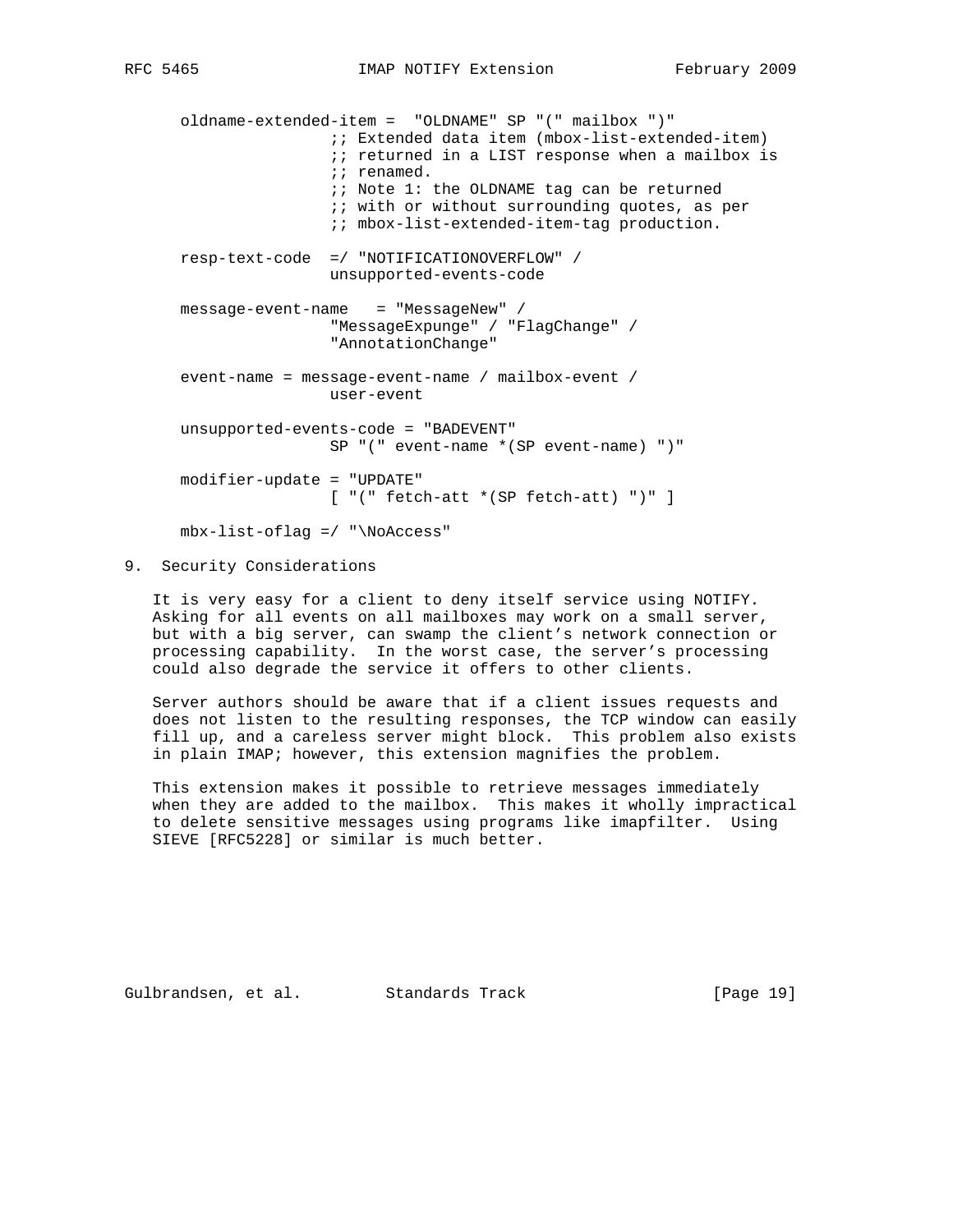10. IANA Considerations

The IANA has added NOTIFY to the list of IMAP extensions.

10.1. Initial LIST-EXTENDED Extended Data Item Registrations

 The following entry has been added to the LIST-EXTENDED response registry [RFC5258]:

 To: iana@iana.org Subject: Registration of OLDNAME LIST-EXTENDED extended data item

LIST-EXTENDED extended data item tag: OLDNAME

- LIST-EXTENDED extended data item description: The OLDNAME extended data item describes the old mailbox name for the mailbox identified by the LIST response.
- Which LIST-EXTENDED option(s) (and their types) causes this extended data item to be returned (if any): none

Published specification : RFC 5465, Section 5.4.

Security considerations: none

Intended usage: COMMON

 Person and email address to contact for further information: Alexey Melnikov <Alexey.Melnikov@isode.com>

Owner/Change controller: iesg@ietf.org

11. Acknowledgments

 The authors gratefully acknowledge the help of Peter Coates, Dave Cridland, Mark Crispin, Cyrus Daboo, Abhijit Menon-Sen, Timo Sirainen, and Eric Burger. In particular, Peter Coates contributed lots of text and useful suggestions to this document.

Various examples are copied from other RFCs.

 This document builds on one published and two unpublished drafts by the same authors.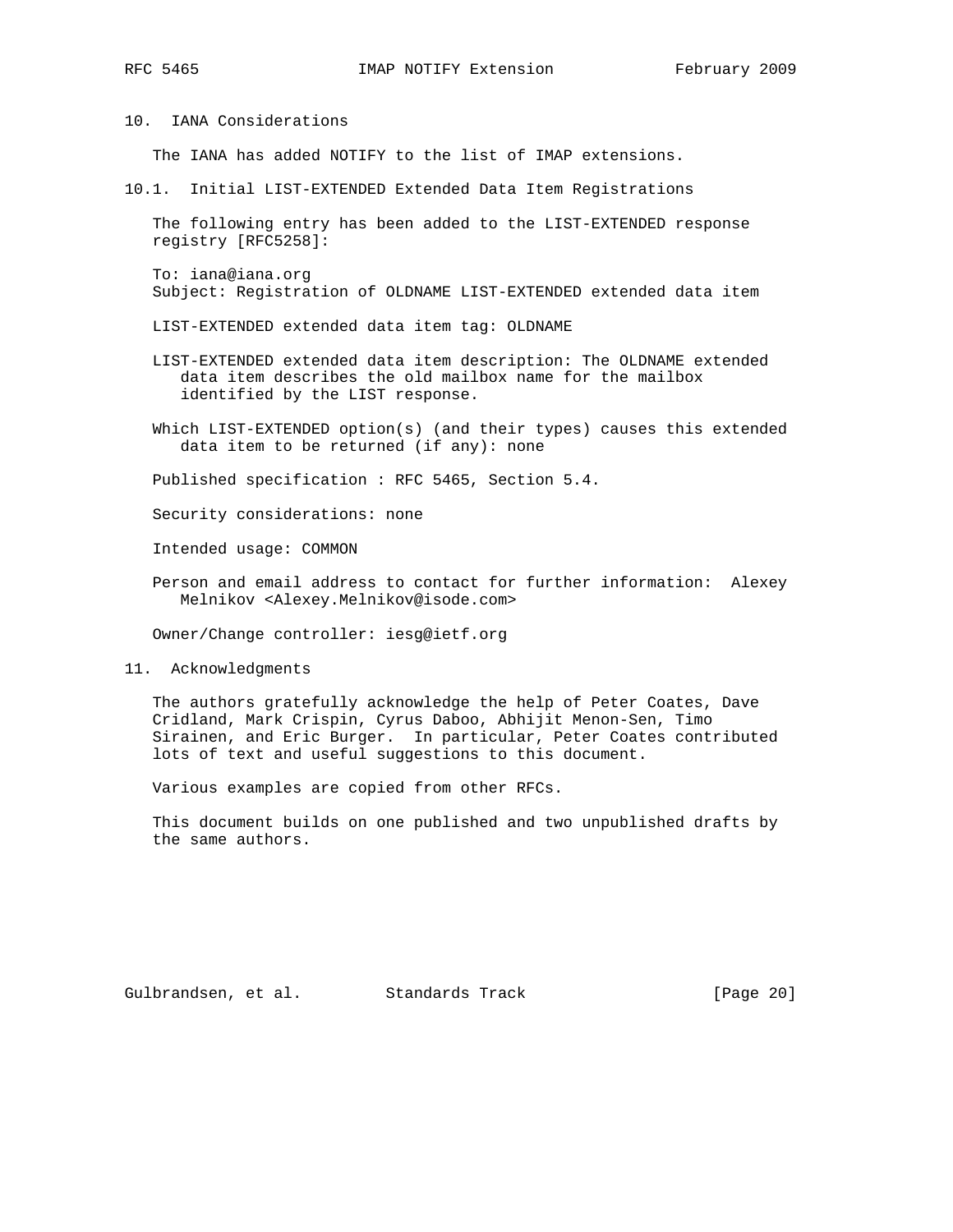## 12. Normative References

- [RFC2119] Bradner, S., "Key words for use in RFCs to Indicate Requirement Levels", BCP 14, RFC 2119, March 1997.
- [RFC2177] Leiba, B., "IMAP4 IDLE command", RFC 2177, June 1997.
- [RFC2342] Gahrns, M. and C. Newman, "IMAP4 Namespace", RFC 2342, May 1998.
- [RFC3501] Crispin, M., "INTERNET MESSAGE ACCESS PROTOCOL VERSION 4rev1", RFC 3501, March 2003.
- [RFC4314] Melnikov, A., "IMAP4 Access Control List (ACL) Extension", RFC 4314, December 2005.
- [RFC4466] Melnikov, A. and C. Daboo, "Collected Extensions to IMAP4 ABNF", RFC 4466, April 2006.
- [RFC4551] Melnikov, A. and S. Hole, "IMAP Extension for Conditional STORE Operation or Quick Flag Changes Resynchronization", RFC 4551, June 2006.
- [RFC5162] Melnikov, A., Cridland, D., and C. Wilson, "IMAP4 Extensions for Quick Mailbox Resynchronization", RFC 5162, March 2008.
- [RFC5234] Crocker, D., Ed., and P. Overell, "Augmented BNF for Syntax Specifications: ABNF", STD 68, RFC 5234, January 2008.
- [RFC5258] Leiba, B. and A. Melnikov, "Internet Message Access Protocol version 4 - LIST Command Extensions", RFC 5258, June 2008.
- [RFC5267] Cridland, D. and C. King, "Contexts for IMAP4", RFC 5267, July 2008.
- [RFC5423] Newman, C. and R. Gellens, "Internet Message Store Events", RFC 5423, Month 2009.
- [RFC5464] Daboo, C., "The IMAP METADATA Extension", RFC 5464, February 2009.
- 13. Informative References
	- [RFC5228] Guenther, P., Ed., and T. Showalter, Ed., "Sieve: An Email Filtering Language", RFC 5228, January 2008.

Gulbrandsen, et al. Standards Track (Page 21)